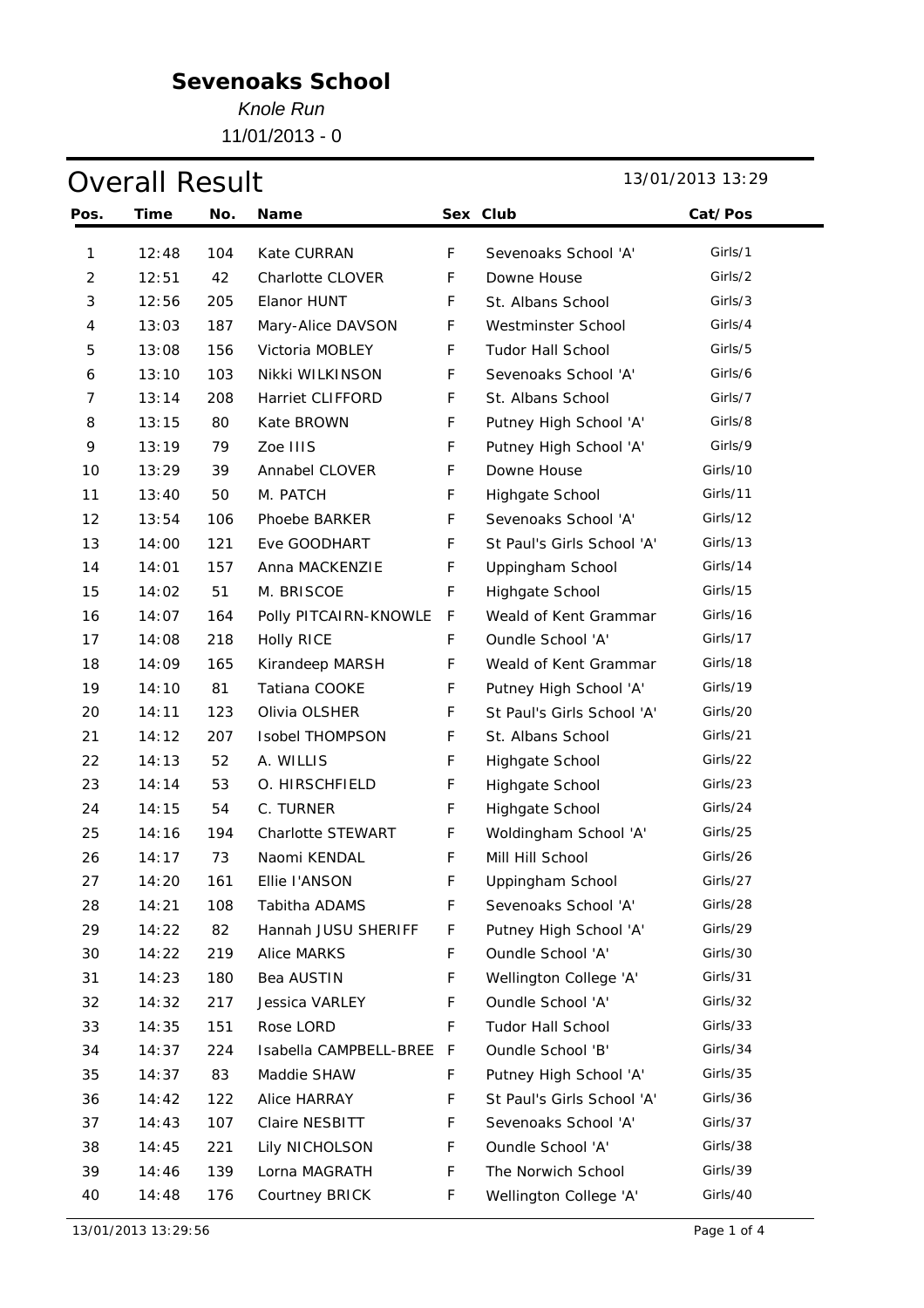| Pos. | Time  | No. | <b>Name</b>            |   | Sex Club                   | Cat/Pos  |
|------|-------|-----|------------------------|---|----------------------------|----------|
| 41   | 14:49 | 38  | <b>Felicity BURTON</b> | F | Downe House                | Girls/41 |
| 42   | 14:50 | 193 | Ellie ARNFIELD         | F | Woldingham School 'A'      | Girls/42 |
| 43   | 14:51 | 125 | Morgan MILLS           | F | St Paul's Girls School 'A' | Girls/43 |
| 44   | 14:53 | 227 | Emily MARSHALL         | F | Oundle School 'B'          | Girls/44 |
| 45   | 14:57 | 206 | Kathrine BUTLER        | F | St. Albans School          | Girls/45 |
| 46   | 14:58 | 9   | Amie DANLA             | F | <b>Brighton College</b>    | Girls/46 |
| 47   | 15:01 | 152 | Jessica MILLER         | F | <b>Tudor Hall School</b>   | Girls/47 |
| 48   | 15:01 | 14  | Ellie STEWART          | F | Charterhouse               | Girls/48 |
| 49   | 15:02 | 49  | <b>B ESPLEN</b>        | F | Highgate School            | Girls/49 |
| 50   | 15:03 | 141 | Rosie WRIGHT           | F | The Norwich School         | Girls/50 |
| 51   | 15:03 | 163 | Louisa BRYANT          | F | Weald of Kent Grammar      | Girls/51 |
| 52   | 15:04 | 145 | Claire CUDDIHY         | F | The Royal Hospital Scho    | Girls/52 |
| 53   | 15:05 | 155 | Flora AYRES            | F | <b>Tudor Hall School</b>   | Girls/53 |
| 54   | 15:06 | 124 | <b>Emilie PAUWELS</b>  | F | St Paul's Girls School 'A' | Girls/54 |
| 55   | 15:08 | 189 | Gabrielle MICHOTTE     | F | Westminster School         | Girls/55 |
| 56   | 15:10 | 86  | Aoife KEANE            | F | Putney High School 'B'     | Girls/56 |
| 57   | 15:12 | 41  | Georgina REVELL        | F | Downe House                | Girls/57 |
| 58   | 15:12 | 19  | Katherine WALKING      | F | Christ's Hospital          | Girls/58 |
| 59   | 15:14 | 153 | <b>Issy POUGATCH</b>   | F | <b>Tudor Hall School</b>   | Girls/59 |
| 60   | 15:17 | 133 | Fenella CHESTERFIELD   | F | King's School              | Girls/60 |
| 61   | 15:20 | 140 | <b>Esther ANDERSON</b> | F | The Norwich School         | Girls/61 |
| 62   | 15:21 | 178 | Millie LLOYD-WILLIAMS  | F | Wellington College 'A'     | Girls/62 |
| 63   | 15:22 | 154 | Lucy SCRUTON           | F | <b>Tudor Hall School</b>   | Girls/63 |
| 64   | 15:25 | 228 | Megan TURNER           | F | Oundle School 'B'          | Girls/64 |
| 65   | 15:26 | 147 | Anna KELLE             | F | The Royal Hospital Scho    | Girls/65 |
| 66   | 15:26 | 131 | Alexander WERNER       | F | St Paul's Girls School 'B' | Girls/66 |
| 67   | 15:31 | 220 | Emma CARR              | F | Oundle School 'A'          | Girls/67 |
| 68   | 15:31 | 192 | Atalanta ARDEN-MILLER  | F | Westminster School         | Girls/68 |
| 69   | 15:35 | 85  | Jo HEYMANN             | F | Putney High School 'B'     | Girls/69 |
| 70   | 15:39 | 146 | Gwen LUDLOW            | F | The Royal Hospital Scho    | Girls/70 |
| 71   | 15:44 | 226 | <b>Emily GLADSTONE</b> | F | Oundle School 'B'          | Girls/71 |
| 72   | 15:49 | 136 | Flora SNAPE            | F | King's School              | Girls/72 |
| 73   | 15:51 | 177 | Olivia SHEPHERD        | F | Wellington College 'A'     | Girls/73 |
| 74   | 15:53 | 158 | Alex ILLINGWORTH       | F | Uppingham School           | Girls/74 |
| 75   | 15:54 | 183 | Katie BARROW           | F | Wellington College 'B'     | Girls/75 |
| 76   | 15:55 | 78  | Carlota FRANCQUES      | F | Mill Hill School           | Girls/76 |
| 77   | 15:56 | 167 | Fenella MAWDSLEY       | F | Weald of Kent Grammar      | Girls/77 |
| 78   | 15:58 | 181 | Coc THOMPSON           | F | Wellington College 'B'     | Girls/78 |
| 79   | 15:59 | 195 | Charlotte BACON        | F | Woldingham School 'A'      | Girls/79 |
| 80   | 16:00 | 129 | Lucy TAYLOR            | F | St Paul's Girls School 'B' | Girls/80 |
| 81   | 16:03 | 159 | Tara PATEL             | F | Uppingham School           | Girls/81 |
| 82   | 16:04 | 148 | Georgia TINDALE        | F | The Royal Hospital Scho    | Girls/82 |
| 83   | 16:06 | 37  | Leah COLTHURST         | F | Downe House                | Girls/83 |
| 84   | 16:07 | 150 | <b>Issy WILLIAMS</b>   | F | The Royal Hospital Scho    | Girls/84 |
| 85   | 16:08 | 223 | Natasha CRAWFORD       | F | Oundle School 'B'          | Girls/85 |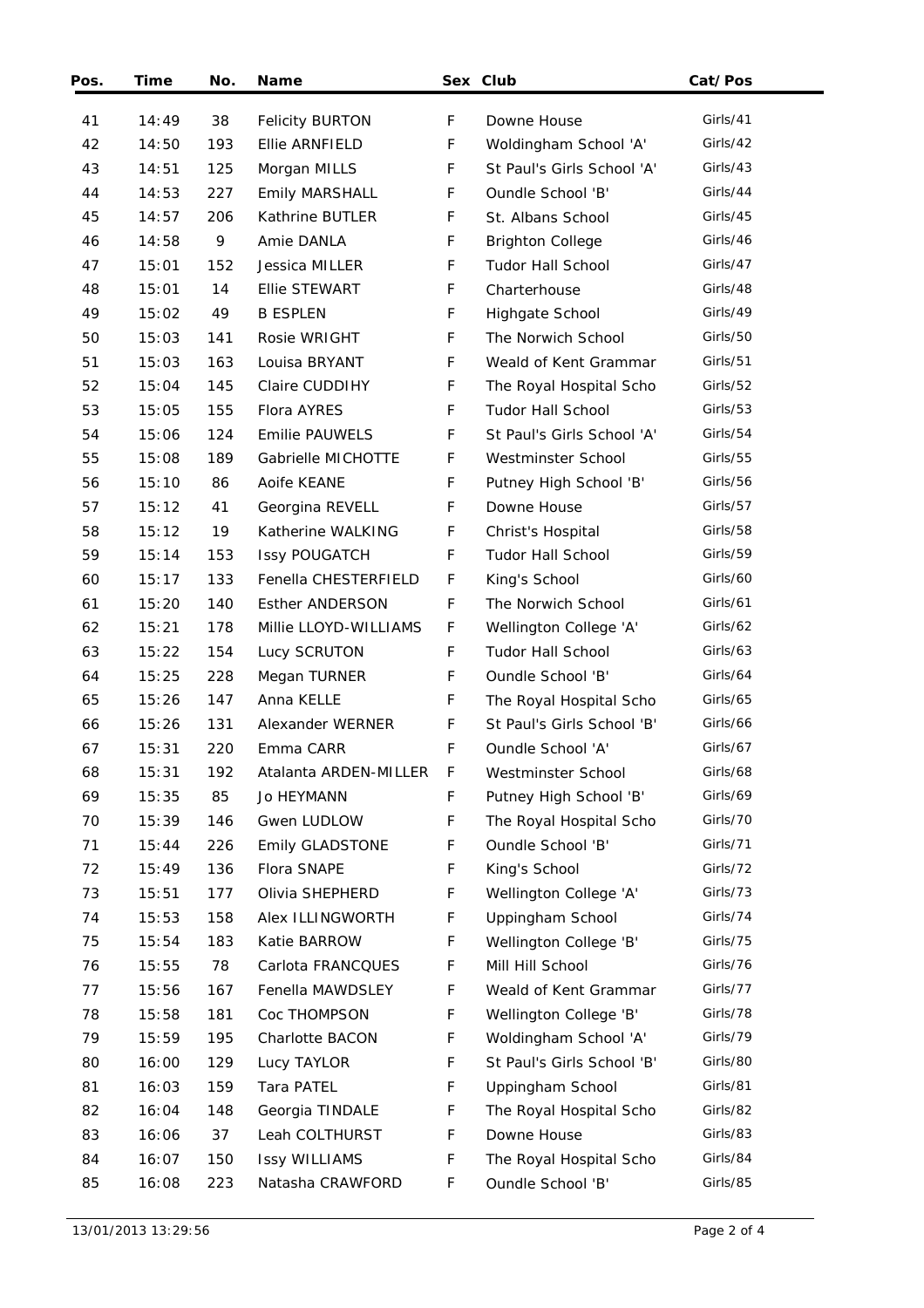| Pos. | <b>Time</b> | No.            | Name                   |             | Sex Club                   | Cat/Pos   |
|------|-------------|----------------|------------------------|-------------|----------------------------|-----------|
| 86   | 16:11       | 127            | Kristen ELLINGSEN      | F           | St Paul's Girls School 'B' | Girls/86  |
| 87   | 16:16       | 149            | Grace TINDALE          | F           | The Royal Hospital Scho    | Girls/87  |
| 88   | 16:17       | 190            | Natasha JONES          | F           | Westminster School         | Girls/88  |
| 89   | 16:18       | 225            | Rhianna GERRY          | F           | Oundle School 'B'          | Girls/89  |
| 90   | 16:27       | 31             | Aby DAHL               | F           | Cranleigh School           | Girls/90  |
| 91   | 16:28       | 119            | Lucie CORNWELL-LEE     | F           | Shrewsbury School          | Girls/91  |
| 92   | 16:30       | 74             | Sophie TINGLE          | $\mathsf F$ | Mill Hill School           | Girls/92  |
| 93   | 16:33       | 21             | Jasmine MCMURRAY       | F           | Christ's Hospital          | Girls/93  |
| 94   | 16:37       | 175            | Katie SUMMERFIELD      | F           | Wellington College 'A'     | Girls/94  |
| 95   | 16:45       | 15             | Emm L-ALLEN            | F           | Charterhouse               | Girls/95  |
| 96   | 16:48       | 90             | Freya BEAUMAN          | F           | Putney High School 'B'     | Girls/96  |
| 97   | 16:49       | 11             | Harriet BARSHAM        | F           | <b>Brighton College</b>    | Girls/97  |
| 98   | 16:51       | 87             | Willa FERABEE          | F           | Putney High School 'B'     | Girls/98  |
| 99   | 16:54       | 184            | Cordelia VESELY        | F           | Wellington College 'B'     | Girls/99  |
| 100  | 16:57       | 20             | Evie JAMIESON          | F           | Christ's Hospital          | Girls/100 |
| 101  | 17:06       | 105            | Georgia PEARSON        | F           | Sevenoaks School 'A'       | Girls/101 |
| 102  | 17:13       | 120            | Alice SYKES-WALLER     | F           | Shrewsbury School          | Girls/102 |
| 103  | 17:17       | 32             | Elinor MORGAN          | F           | Cranleigh School           | Girls/103 |
| 104  | 17:19       | 76             | Phoebe DART            | F           | Mill Hill School           | Girls/104 |
| 105  | 17:20       | 33             | Charlie NORTON         | F           | Cranleigh School           | Girls/105 |
| 106  | 17:21       | 16             | Sakia TEMPLE           | F           | Charterhouse               | Girls/106 |
| 107  | 17:27       | 144            | Alex GOSLING           | $\mathsf F$ | The Norwich School         | Girls/107 |
| 108  | 17:29       | 134            | Anna BOOTH-CLIBBORN    | F           | King's School              | Girls/108 |
| 109  | 17:32       | 22             | <b>Charlotte SCARR</b> | F           | Christ's Hospital          | Girls/109 |
| 110  | 17:38       | 196            | Alice WEST             | F           | Woldingham School 'A'      | Girls/110 |
| 111  | 17:41       | 202            | India TAYLOR-SMITH     | F           | Woldingham School 'B'      | Girls/111 |
| 112  | 17:44       | $\overline{7}$ | Emma HARRIS            | F           | <b>Brighton College</b>    | Girls/112 |
| 113  | 17:48       | 162            | Annie MCCLEAN          | F           | Uppingham School           | Girls/113 |
| 114  | 17:54       | 128            | Amy WHITAKER           | F           | St Paul's Girls School 'B' | Girls/114 |
| 115  | 17:58       | 197            | Charlotte DAVIES       | F           | Woldingham School 'A'      | Girls/115 |
| 116  | 18:00       | 160            | Sophie OLIVER          | F           | Uppingham School           | Girls/116 |
| 117  | 18:16       | 130            | Tegan MCNICHOLAS       | F           | St Paul's Girls School 'B' | Girls/117 |
| 118  | 18:23       | 75             | Gabriela GRANT         | F           | Mill Hill School           | Girls/118 |
| 119  | 18:31       | 201            | <b>Grace GARDNEER</b>  | F           | Woldingham School 'B'      | Girls/119 |
| 120  | 18:34       | 168            | Ava DE REIJA           | F           | Weald of Kent Grammar      | Girls/120 |
| 121  | 18:35       | 25             | Lucy HAMPSHIRE         | F           | Combe Bank                 | Girls/121 |
| 122  | 18:44       | 200            | Cissy HAMMOND          | F           | Woldingham School 'B'      | Girls/122 |
| 123  | 18:47       | 36             | Emily WOLLEY           | F           | Cranleigh School           | Girls/123 |
| 124  | 18:49       | 199            | Sophia KING            | F           | Woldingham School 'B'      | Girls/124 |
| 125  | 18:58       | 135            | Elouise WALFORD        | F           | King's School              | Girls/125 |
| 126  | 19:00       | 27             | Emilia HOPE            | F           | Combe Bank                 | Girls/126 |
| 127  | 19:05       | 8              | Sophie MCGOVERN        | F           | <b>Brighton College</b>    | Girls/127 |
| 128  | 19:33       | 117            | Laura NIGHTINGALE      | F           | Shrewsbury School          | Girls/128 |
| 129  | 19:36       | 77             | Defne NAVARO           | F           | Mill Hill School           | Girls/129 |
| 130  | 19:41       | 17             | Alishia LYER           | F           | Charterhouse               | Girls/130 |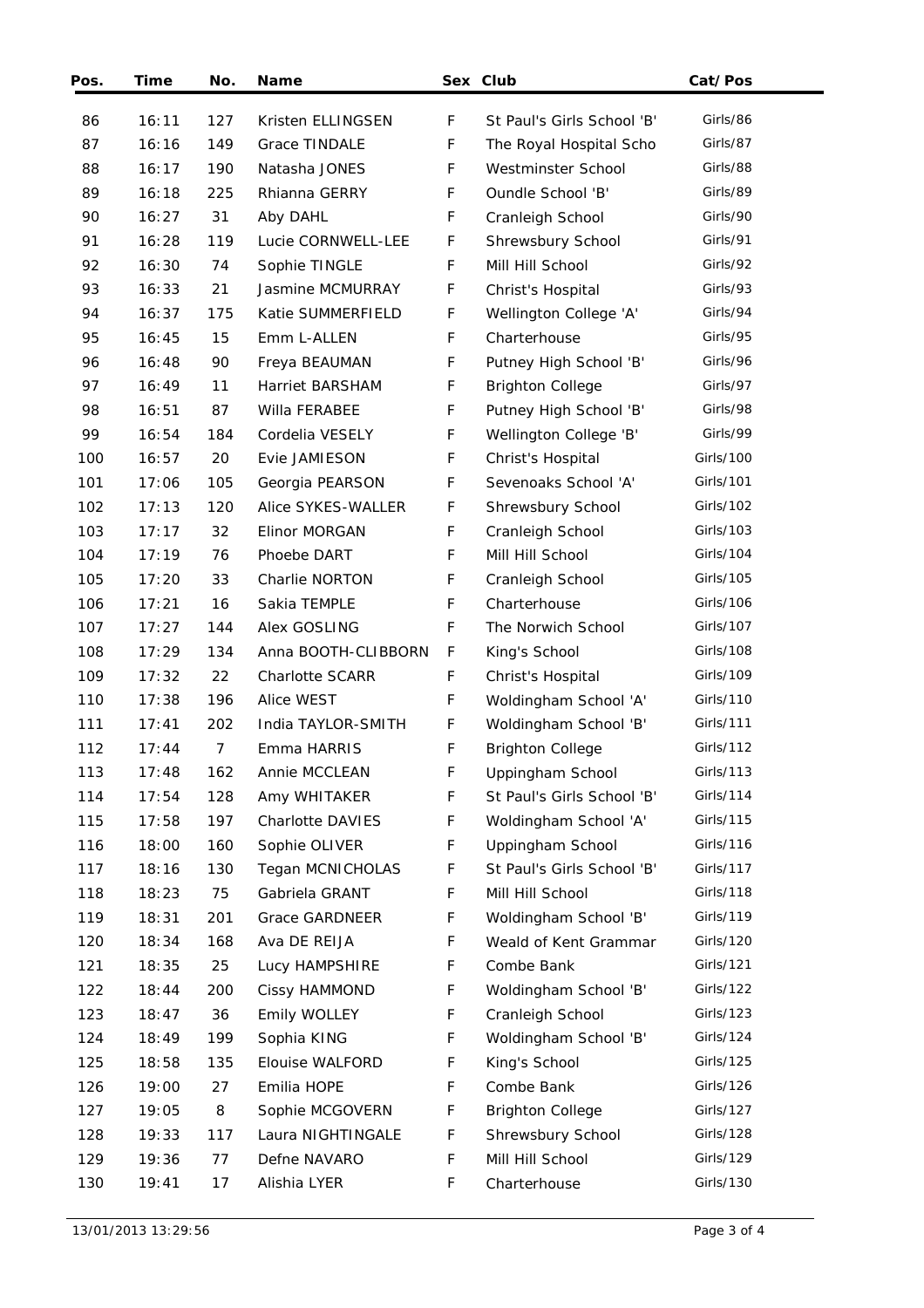| Pos. | Time  | No. | <b>Name</b>        |   | Sex Club               | Cat/Pos   |
|------|-------|-----|--------------------|---|------------------------|-----------|
|      |       |     |                    |   |                        |           |
| 131  | 19:43 | 18  | Anna YOUNG         | E | Charterhouse           | Girls/131 |
| 132  | 20:03 | 118 | Jasmine DOUGLAS    | F | Shrewsbury School      | Girls/132 |
| 133  | 20:09 | 166 | Jolie ROBERTS      | F | Weald of Kent Grammar  | Girls/133 |
| 134  | 21:30 | 26  | Charlotte ROBINSON | F | Combe Bank             | Girls/134 |
| 135  | 27:16 | 179 | Naomi BOOBBYER     | F | Wellington College 'A' | Girls/135 |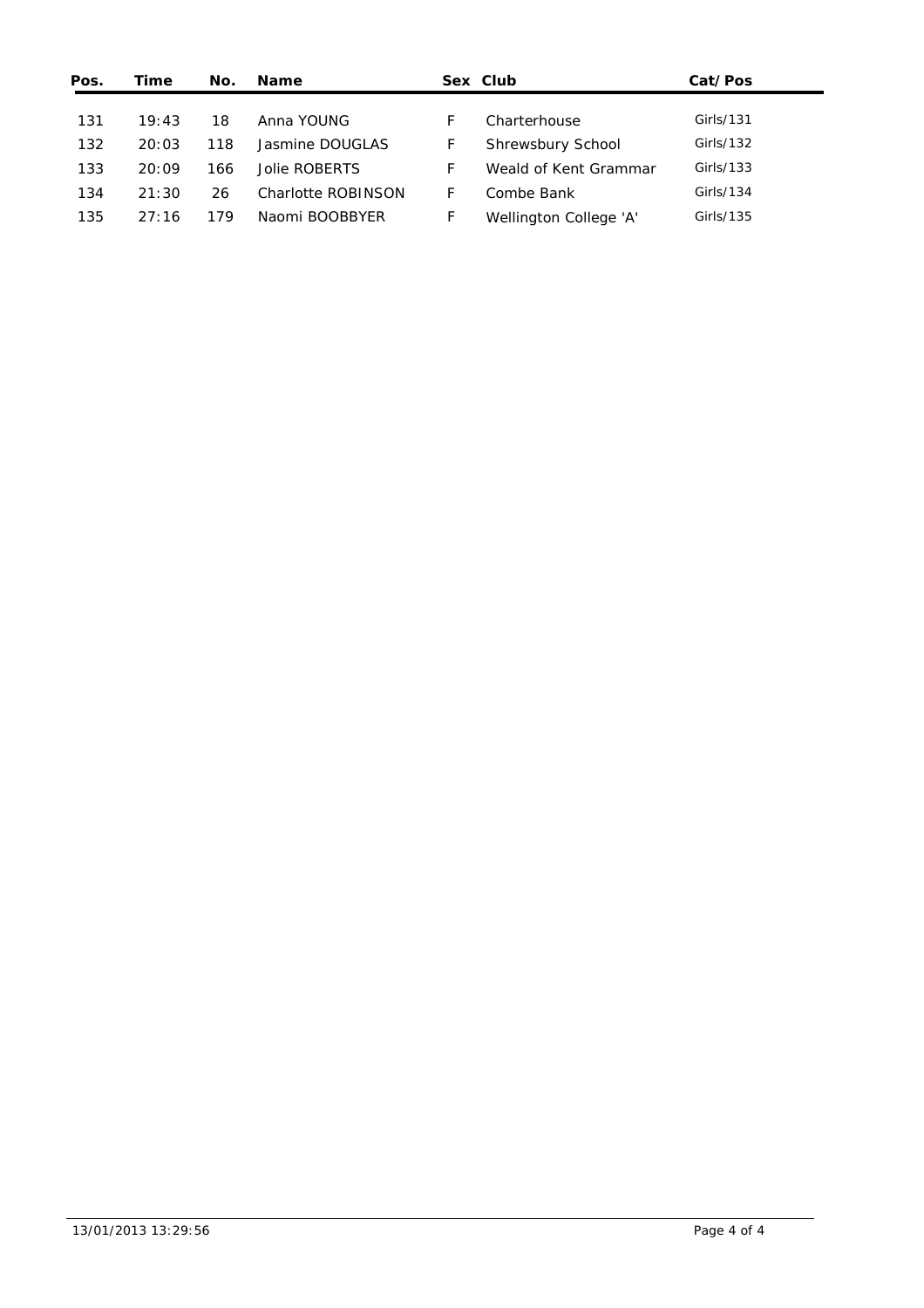*Knole Run*

11/01/2013 - 0

## Girls Team Results

| Sevenoaks School 'A' - 1<br>1                     |       |                | 47 points                                     |       |    |  |  |  |  |
|---------------------------------------------------|-------|----------------|-----------------------------------------------|-------|----|--|--|--|--|
| Kate Curran                                       | 12:48 | 1              | Nikki Wilkinson                               | 13:10 | 6  |  |  |  |  |
| Phoebe Barker                                     | 13:54 | 12             | <b>Tabitha Adams</b>                          | 14:21 | 28 |  |  |  |  |
| 2 Putney High School 'A' - 1                      |       |                | 65 points                                     |       |    |  |  |  |  |
| Kate Brown                                        | 13:15 | 8              | Zoe liis                                      | 13:19 | 9  |  |  |  |  |
| Tatiana Cooke                                     | 14:10 | 19             | Hannah Jusu Sheriff 14:22                     |       | 29 |  |  |  |  |
| <b>Highgate School - 1</b><br>3.                  |       |                | 71 points                                     |       |    |  |  |  |  |
| M. Patch                                          | 13:40 | 11             | M. Briscoe                                    | 14:02 | 15 |  |  |  |  |
| A. Willis                                         | 14:13 | 22             | O. Hirschfield                                | 14:14 | 23 |  |  |  |  |
| 4<br>St. Albans School - 1                        |       |                | 76 points                                     |       |    |  |  |  |  |
| Elanor Hunt                                       | 12:56 | 3 <sup>7</sup> | <b>Harriet Clifford</b>                       | 13:14 | 7  |  |  |  |  |
| Isobel Thompson                                   | 14:12 | 21             | Kathrine Butler                               | 14:57 | 45 |  |  |  |  |
| <b>Downe House - 1</b><br>5.                      |       |                | 110 points                                    |       |    |  |  |  |  |
| <b>Charlotte Clover</b>                           | 12:51 | 2              | Annabel Clover                                | 13:29 | 10 |  |  |  |  |
| <b>Felicity Burton</b>                            | 14:49 | 41             | Georgina Revell                               | 15:12 | 57 |  |  |  |  |
| St Paul's Girls School 'A' - 1<br>6.              |       |                | 112 points                                    |       |    |  |  |  |  |
| Eve Goodhart                                      | 14:00 | 13             | Olivia Olsher                                 | 14:11 | 20 |  |  |  |  |
| Alice Harray                                      | 14:42 | 36             | Morgan Mills                                  | 14:51 | 43 |  |  |  |  |
| <b>Oundle School 'A' - 1</b><br>117 points<br>7 — |       |                |                                               |       |    |  |  |  |  |
| <b>Holly Rice</b>                                 | 14:08 | 17             | <b>Alice Marks</b>                            | 14:22 | 30 |  |  |  |  |
| Jessica Varley 14:32                              |       | 32             | Lily Nicholson                                | 14:45 | 38 |  |  |  |  |
| <b>Tudor Hall School - 1</b><br>8                 |       |                | 138 points                                    |       |    |  |  |  |  |
| Victoria Mobley                                   | 13:08 | $5 -$          | Rose Lord                                     | 14:35 | 33 |  |  |  |  |
| Jessica Miller                                    | 15:01 | 47             | Flora Ayres                                   | 15:05 | 53 |  |  |  |  |
| 9                                                 |       |                | Weald of Kent Grammar School 'A' - 162 points |       |    |  |  |  |  |
| Polly Pitcairn-Knowl 14:07                        |       | 16             | Kirandeep Marsh                               | 14:09 | 18 |  |  |  |  |
| Louisa Bryant                                     | 15:03 | 51             | Fenella Mawdsley                              | 15:56 | 77 |  |  |  |  |
| <b>Uppingham School - 1</b><br>10                 |       |                | 196 points                                    |       |    |  |  |  |  |
| Anna Mackenzie                                    | 14:01 | 14             | Ellie l'anson                                 | 14:20 | 27 |  |  |  |  |
| Alex Illingworth                                  | 15:53 | 74             | <b>Tara Patel</b>                             | 16:03 | 81 |  |  |  |  |
| <b>Wellington College 'A' - 1</b><br>11           |       |                | 206 points                                    |       |    |  |  |  |  |
| <b>Bea Austin</b>                                 | 14:23 | 31             | <b>Courtney Brick</b>                         | 14:48 | 40 |  |  |  |  |
| Millie Lloyd-Williams                             | 15:21 | 62             | Olivia Shepherd                               | 15:51 | 73 |  |  |  |  |
| <b>Oundle School 'B' - 1</b><br>12                |       |                | 213 points                                    |       |    |  |  |  |  |
| Isabella Campbell-B 14:37                         |       | 34             | <b>Emily Marshall</b>                         | 14:53 | 44 |  |  |  |  |
| Megan Turner                                      | 15:25 | 64             | <b>Emily Gladstone</b>                        | 15:44 | 71 |  |  |  |  |
| <b>Westminster School - 1</b><br>13               |       |                | 215 points                                    |       |    |  |  |  |  |
| Mary-Alice Davson                                 | 13:03 | 4              | Gabrielle Michotte                            | 15:08 | 55 |  |  |  |  |
| Atalanta Arden-Mille                              | 15:31 | 68             | Natasha Jones                                 | 16:17 | 88 |  |  |  |  |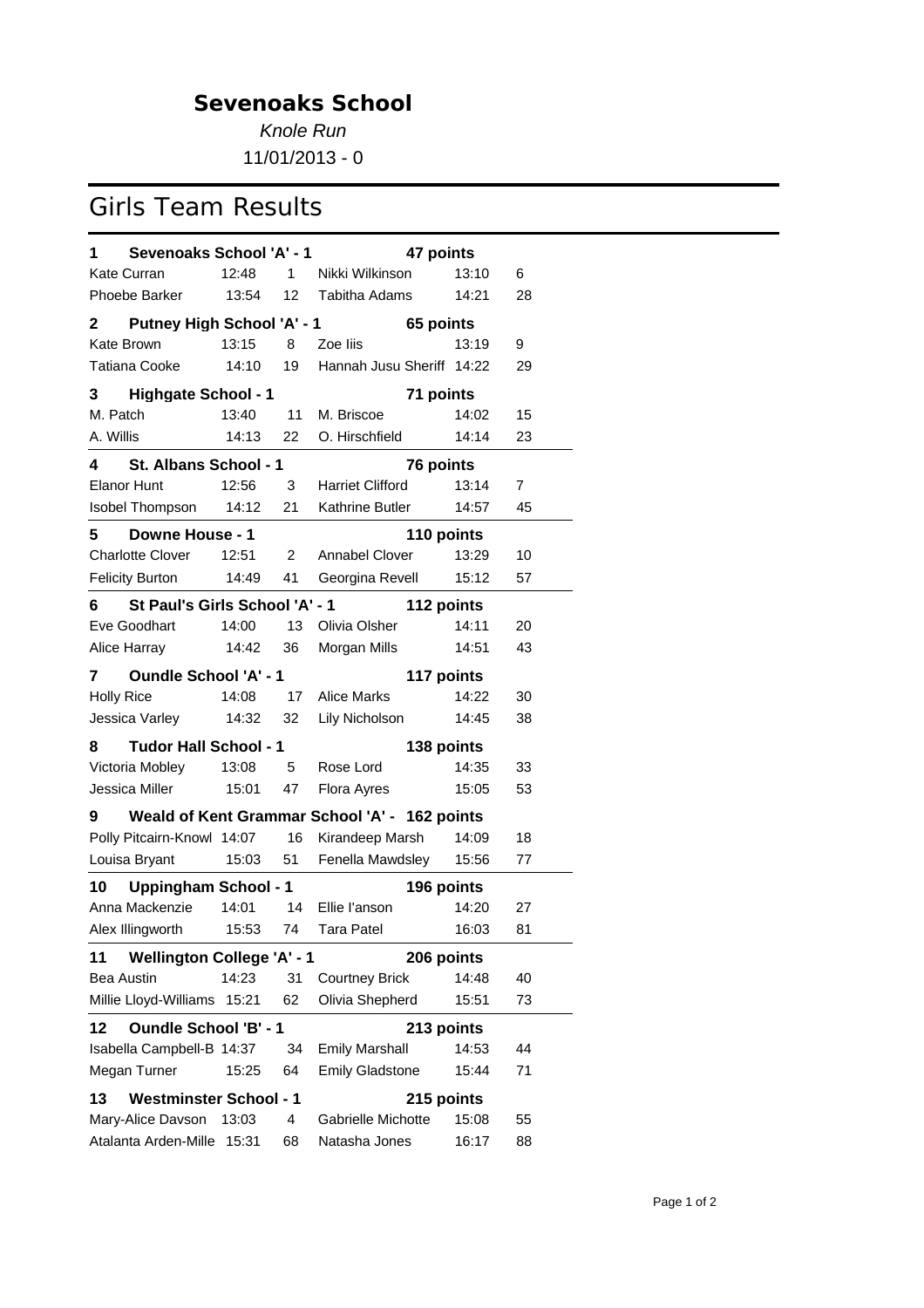*Knole Run*

11/01/2013 - 0

# Girls Team Results

| <b>Woldingham School 'A' - 1</b><br>14           |       |     |                        | 256 points |     |  |  |  |  |
|--------------------------------------------------|-------|-----|------------------------|------------|-----|--|--|--|--|
| <b>Charlotte Stewart</b>                         | 14:16 | 25  | Ellie Arnfield         | 14:50      | 42  |  |  |  |  |
| <b>Charlotte Bacon</b>                           | 15:59 | 79  | Alice West             | 17:38      | 110 |  |  |  |  |
| 15<br>The Norwich School - 1                     |       |     |                        | 257 points |     |  |  |  |  |
| Lorna Magrath                                    | 14:46 | 39  | Rosie Wright           | 15:03      | 50  |  |  |  |  |
| <b>Esther Anderson</b>                           | 15:20 | 61  | Alex Gosling           | 17:27      | 107 |  |  |  |  |
| 16<br>The Royal Hospital School - 1              |       |     |                        | 269 points |     |  |  |  |  |
| Claire Cuddihy                                   | 15:04 | 52  | Anna Kelle             | 15:26      | 65  |  |  |  |  |
| Gwen Ludlow                                      | 15:39 | 70  | Georgia Tindale        | 16:04      | 82  |  |  |  |  |
| 17<br><b>Mill Hill School - 1</b>                |       |     |                        | 298 points |     |  |  |  |  |
| Naomi Kendal                                     | 14:17 | 26  | Carlota Francques      | 15:55      | 76  |  |  |  |  |
| Sophie Tingle                                    | 16:30 | 92  | Phoebe Dart            | 17:19      | 104 |  |  |  |  |
| 18<br><b>Putney High School 'B' - 1</b>          |       |     |                        | 319 points |     |  |  |  |  |
| Aoife Keane                                      | 15:10 | 56  | Jo Heymann             | 15:35      | 69  |  |  |  |  |
| Freya Beauman                                    | 16:48 | 96  | Willa Ferabee          | 16:51      | 98  |  |  |  |  |
| St Paul's Girls School 'B' - 1<br>19             |       |     |                        | 346 points |     |  |  |  |  |
| Alexander Werner                                 | 15:26 | 66  | Lucy Taylor            | 16:00      | 80  |  |  |  |  |
| Kristen Ellingsen                                | 16:11 | 86  | Amy Whitaker           | 17:54      | 114 |  |  |  |  |
| 20<br><b>Christ's Hospital - 1</b><br>360 points |       |     |                        |            |     |  |  |  |  |
| Katherine Walking                                | 15:12 | 58  | Jasmine McMurray       | 16:33      | 93  |  |  |  |  |
| Evie Jamieson                                    | 16:57 | 100 | <b>Charlotte Scarr</b> | 17:32      | 109 |  |  |  |  |
| King's School - 1<br>21                          |       |     |                        | 365 points |     |  |  |  |  |
| Fenella Chesterfield 15:17                       |       | 60  | <b>Flora Snape</b>     | 15:49      | 72  |  |  |  |  |
| Anna Booth-clibborn 17:29                        |       | 108 | <b>Elouise Walford</b> | 18:58      | 125 |  |  |  |  |
| <b>Charterhouse - 1</b><br>22                    |       |     |                        | 379 points |     |  |  |  |  |
| <b>Ellie Stewart</b>                             | 15:01 | 48  | Emm L-Allen            | 16:45      | 95  |  |  |  |  |
| Sakia Temple                                     | 17:21 | 106 | Alishia Lyer           | 19:41      | 130 |  |  |  |  |
| <b>Brighton College - 1</b><br>23                |       |     |                        | 382 points |     |  |  |  |  |
| Amie Danla                                       | 14:58 | 46  | <b>Harriet Barsham</b> | 16:49      | 97  |  |  |  |  |
| Emma Harris                                      | 17:44 | 112 | Sophie McGovern        | 19:05      | 127 |  |  |  |  |
| <b>Cranleigh School - 1</b><br>24                |       |     |                        | 421 points |     |  |  |  |  |
| Aby Dahl                                         | 16:27 | 90  | Elinor Morgan          | 17:17      | 103 |  |  |  |  |
| <b>Charlie Norton</b>                            | 17:20 | 105 | <b>Emily Wolley</b>    | 18:47      | 123 |  |  |  |  |
| <b>Shrewsbury School - 1</b><br>25               |       |     |                        | 453 points |     |  |  |  |  |
| Lucie Cornwell-Lee                               | 16:28 | 91  | Alice Sykes-Waller     | 17:13      | 102 |  |  |  |  |
| Laura Nightingale                                | 19:33 | 128 | Jasmine Douglas        | 20:03      | 132 |  |  |  |  |
| <b>Woldingham School 'B' - 1</b><br>26           |       |     |                        | 476 points |     |  |  |  |  |
| India Taylor-Smith                               | 17:41 |     | 111 Grace Gardneer     | 18:31      | 119 |  |  |  |  |
| Cissy Hammond                                    | 18:44 | 122 | Sophia King            | 18:49      | 124 |  |  |  |  |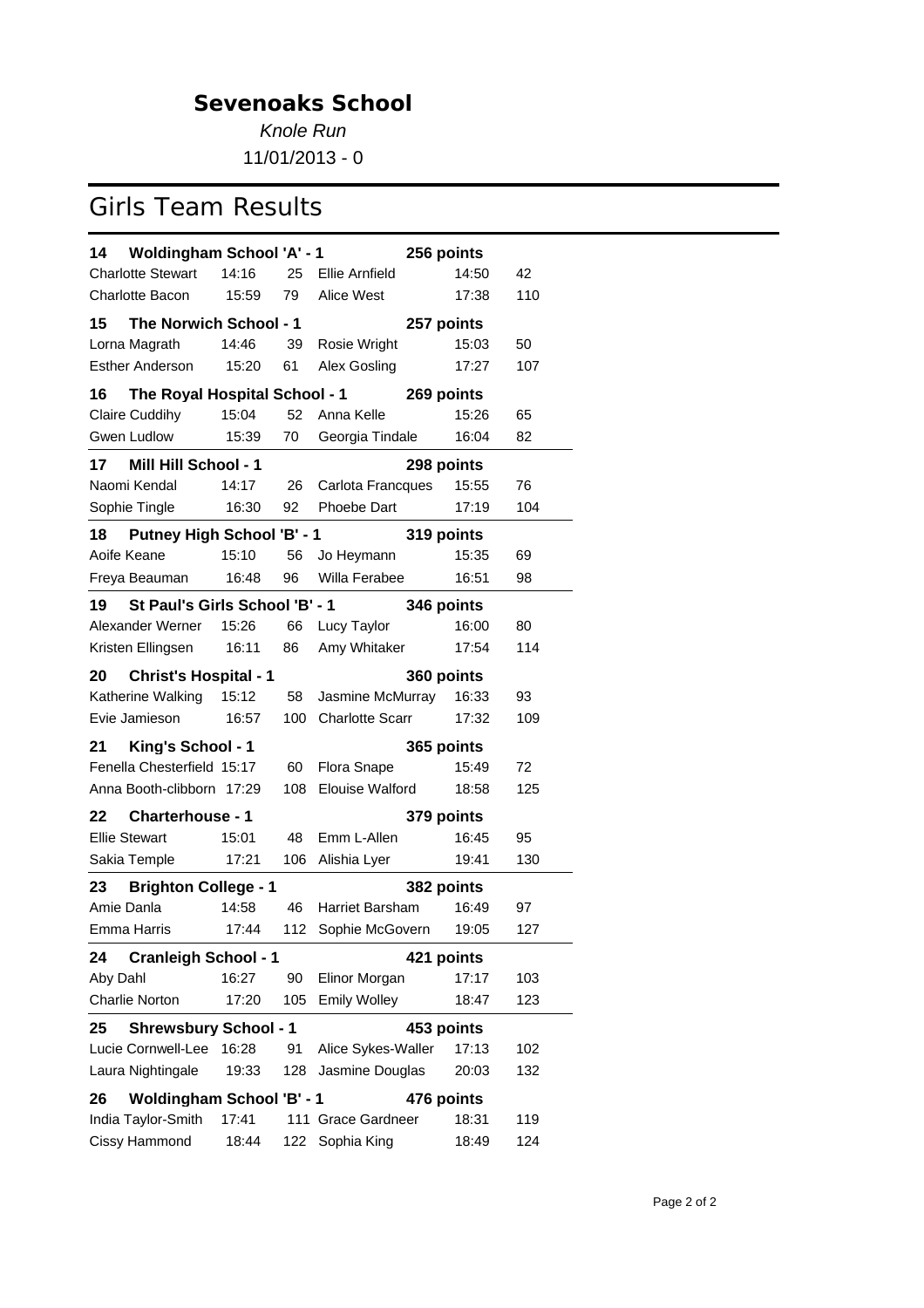*Knole Run*

13/01/2013 - 0

## **Overall Result** 13/01/2013 13:27

| Pos.           | Time  | No.            | Name                |   | Sex Club               | Cat/Pos |
|----------------|-------|----------------|---------------------|---|------------------------|---------|
| 1              | 33:37 | 22             | Will DURKIN         | M | Ardingly College       | Boys/1  |
| $\overline{c}$ | 34:40 | 177            | Christopher OLLEY   | M | Sevenoaks School 'A'   | Boys/2  |
| 3              | 34:49 | 233            | Nathan MARSH        | M | The Judd School 'A'    | Boys/3  |
| 4              | 34:53 | 341            | Juan Lucas DEL AZAR | M | Wellington College 'A' | Boys/4  |
| 5              | 34:58 | 234            | Cameron KNAPP       | M | The Judd School 'A'    | Boys/5  |
| 6              | 35:07 | 395            | Mark PEARCE         | M | St. Albans School      | Boys/6  |
| 7              | 35:15 | 180            | Jake SPENCE         | M | Sevenoaks School 'A'   | Boys/7  |
| 8              | 35:31 | 193            | Ed MALLETT          | M | Shrewsbury School 'A'  | Boys/8  |
| 9              | 35:33 | 195            | Rory FRASER         | M | Shrewsbury School 'A'  | Boys/9  |
| 10             | 35:39 | 282            | George GATHERCOLE   | M | The Royal Grammar Sch  | Boys/10 |
| 11             | 35:55 | 98             | <b>Alex CARCAS</b>  | M | George Heriots School  | Boys/11 |
| 12             | 36:02 | 33             | Hanro ROUSSOUW      | M | Caterham School        | Boys/12 |
| 13             | 36:09 | 237            | Alex HOWARD         | M | The Judd School 'A'    | Boys/13 |
| 14             | 36:11 | 1              | Thomas KELLY        | M | Abingdon 'A'           | Boys/14 |
| 15             | 36:18 | 394            | Joe REDWOOD         | M | St. Albans School      | Boys/15 |
| 16             | 36:30 | 194            | Seb BLAKE           | M | Shrewsbury School 'A'  | Boys/16 |
| 17             | 36:31 | 399            | Dan MYERS           | M | St. Albans School      | Boys/17 |
| 18             | 36:36 | 235            | Tom DEVLIN          | M | The Judd School 'A'    | Boys/18 |
| 19             | 36:40 | 398            | Alex COOK           | M | St. Albans School      | Boys/19 |
| 20             | 36:45 | 3              | Nat JONES           | M | Abingdon 'A'           | Boys/20 |
| 21             | 36:47 | 112            | Louis CLARKE        | M | Harrow School 'A'      | Boys/21 |
| 22             | 36:47 | 57             | Francis SCARR       | M | Christ's Hospital      | Boys/22 |
| 23             | 36:50 | 239            | Stuart BROWN        | M | The Judd School 'A'    | Boys/23 |
| 24             | 37:00 | 89             | Alastair BASHAM     | M | Eltham College         | Boys/24 |
| 25             | 37:08 | 240            | richard ELLIS       | M | The Judd School 'A'    | Boys/25 |
| 26             | 37:10 | 299            | Ben GIBBONS         | M | Tiffin Boys School 'A' | Boys/26 |
| 27             | 37:15 | 393            | <b>Ashok MATHUR</b> | M | St. Albans School      | Boys/27 |
| 28             | 37:21 | 396            | Joe BRENNAN         | M | St. Albans School      | Boys/28 |
| 29             | 37:27 | 90             | Joe SELLEY          | M | Eltham College         | Boys/29 |
| 30             | 37:28 | 377            | Bert LEACH          | M | Winchester College 'A' | Boys/30 |
| 31             | 37:32 | 110            | Lascelles HUSSEY    | M | Harrow School 'A'      | Boys/31 |
| 32             | 37:33 | $\overline{2}$ | Mathew HARTSHORNE   | M | Abingdon 'A'           | Boys/32 |
| 33             | 37:33 | 197            | Ralph WADE          | M | Shrewsbury School 'A'  | Boys/33 |
| 34             | 37:34 | 43             | MacGregor COX       | M | Charterhouse 'A'       | Boys/34 |
| 35             | 37:35 | 111            | Ben HORGAN          | M | Harrow School 'A'      | Boys/35 |
| 36             | 37:36 | 179            | Ibrahim ABED        | M | Sevenoaks School 'A'   | Boys/36 |
| 37             | 37:36 | 125            | T FAWDEN            | M | Highgate School        | Boys/37 |
| 38             | 37:40 | 81             | McWilton            | M | Eastbourne College     | Boys/38 |
| 39             | 37:46 | 41             | Ciaran DOUGHERTY    | M | Charterhouse 'A'       | Boys/39 |
| 40             | 37:47 | 58             | Robert VALLANCE     | M | Christ's Hospital      | Boys/40 |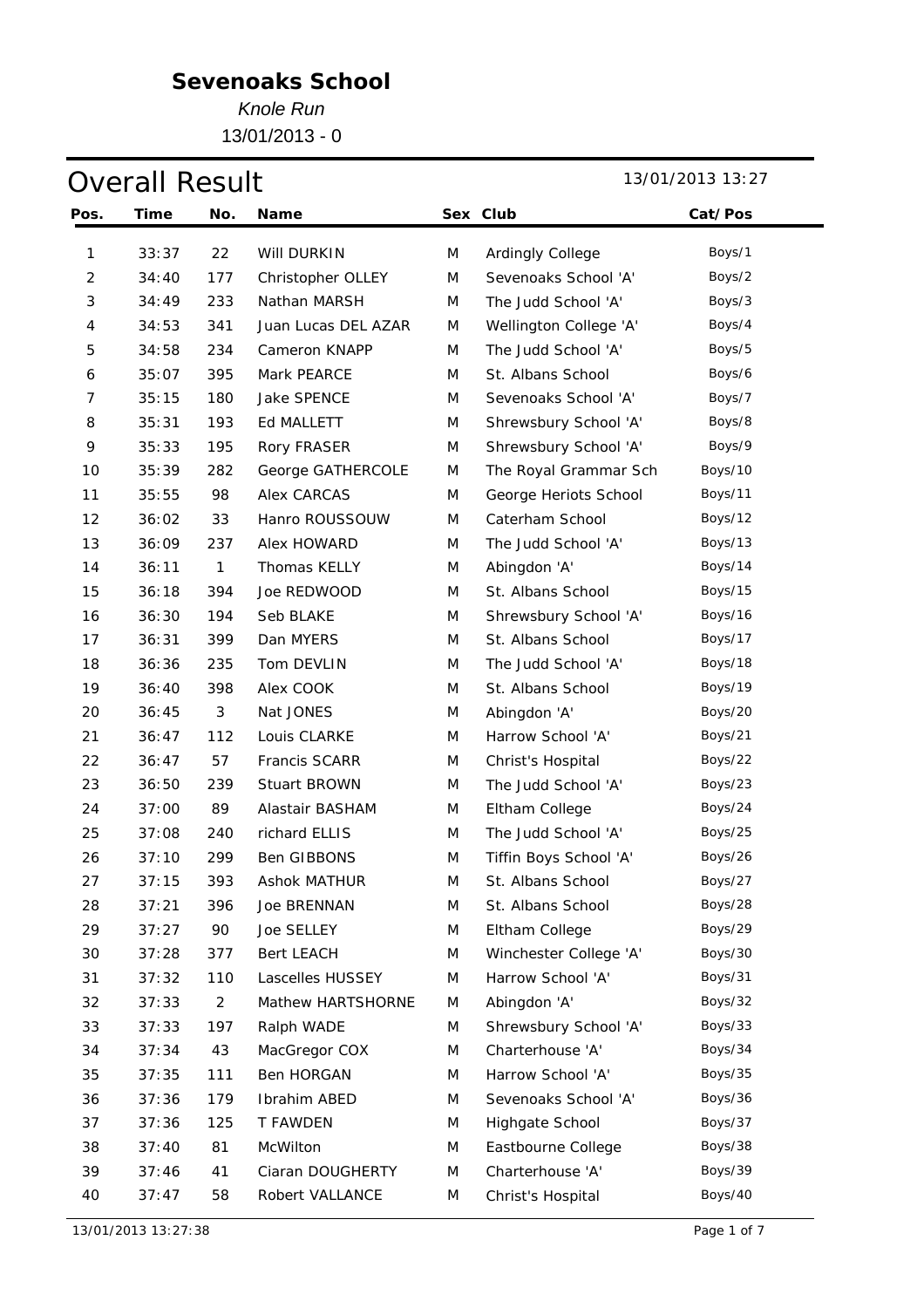| Pos. | Time  | No. | <b>Name</b>          |   | Sex Club                 | Cat/Pos |
|------|-------|-----|----------------------|---|--------------------------|---------|
| 41   | 37:51 | 355 | Andreas IOANNOU      | M | Westminster School 'A'   | Boys/41 |
| 42   | 37:52 | 379 | Harry SCRIVEN        | M | Winchester College 'A'   | Boys/42 |
| 43   | 37:54 | 200 | <b>Toby LANSDELL</b> | M | Shrewsbury School 'A'    | Boys/43 |
| 44   | 37:55 | 380 | Charlton BANNISTER   | M | Winchester College 'A'   | Boys/44 |
| 45   | 37:58 | 238 | Dan BAILACKE         | M | The Judd School 'A'      | Boys/45 |
| 46   | 38:01 | 400 | Callum MCCORMICK     | M | St. Albans School        | Boys/46 |
| 47   | 38:03 | 353 | Nick CLANCHY         | M | Westminster School 'A'   | Boys/47 |
| 48   | 38:09 | 183 | Robert BOYLIN        | M | Sevenoaks School 'A'     | Boys/48 |
| 49   | 38:17 | 121 | <b>M ROBERTSON</b>   | M | Highgate School          | Boys/49 |
| 50   | 38:25 | 324 | Louis LEES-JONES     | M | Uppingham School 'A'     | Boys/50 |
| 51   | 38:28 | 164 | Lorenzo EDWARDS-JONE | M | Radley Collage           | Boys/51 |
| 52   | 38:33 | 326 | <b>Tim STRATTON</b>  | M | Uppingham School 'A'     | Boys/52 |
| 53   | 38:35 | 272 | Jonnie SLATER        | M | The Norwich School 'A'   | Boys/53 |
| 54   | 38:36 | 314 | William ROUD         | M | Tonbridge School         | Boys/54 |
| 55   | 38:36 | 241 | WIII WHITMORE        | M | The Judd School 'B'      | Boys/55 |
| 56   | 38:39 | 261 | David MOORES         | M | The Manchester Gramm     | Boys/56 |
| 57   | 38:40 | 322 | WIII ARDEN           | M | Uppingham School 'A'     | Boys/57 |
| 58   | 38:44 | 93  | Laurence HILL        | M | Eltham College           | Boys/58 |
| 59   | 38:47 | 6   | <b>Teddy CURTIS</b>  | M | Abingdon 'A'             | Boys/59 |
| 60   | 38:49 | 123 | H KLEIMAN            | M | Highgate School          | Boys/60 |
| 61   | 38:49 | 221 | Robert SPALDING      | M | The John Fisher School ' | Boys/61 |
| 62   | 38:50 | 220 | Jacob GERAGHTY       | M | The John Fisher School'  | Boys/62 |
| 63   | 38:52 | 181 | Louis CATLIFF        | M | Sevenoaks School 'A'     | Boys/63 |
| 64   | 38:54 | 236 | Chad BRYCE BORTHWIC  | M | The Judd School 'A'      | Boys/64 |
| 65   | 38:56 | 313 | Ed COATES            | M | Tonbridge School         | Boys/65 |
| 66   | 38:57 | 338 | Tom JOHNSON          | M | Wellington College 'A'   | Boys/66 |
| 67   | 38:57 | 11  | A BOY                | M | Abingdon 'B'             | Boys/67 |
| 68   | 38:58 | 107 | Tom CRAWFORD         | M | Harrow School 'A'        | Boys/68 |
| 69   | 39:00 | 381 | Harry BILLS          | M | Winchester College 'A'   | Boys/69 |
| 70   | 39:02 | 357 | David CONCEICAO      | M | Westminster School 'A'   | Boys/70 |
| 71   | 39:05 | 184 | Sufyan DABBOUS       | M | Sevenoaks School 'A'     | Boys/71 |
| 72   | 39:06 | 207 | Oscar DICKINS        | M | Shrewsbury School 'B'    | Boys/72 |
| 73   | 39:10 | 8   | Thomas FABES         | M | Abingdon 'A'             | Boys/73 |
| 74   | 39:12 | 46  | Jeremy GAUNT         | M | Charterhouse 'A'         | Boys/74 |
| 75   | 39:16 | 242 | <b>Alex MACAULAY</b> | M | The Judd School 'B'      | Boys/75 |
| 76   | 39:17 | 182 | Jonah MENDELSOHN     | M | Sevenoaks School 'A'     | Boys/76 |
| 77   | 39:19 | 244 | Ben DUNKERLEY        | M | The Judd School 'B'      | Boys/77 |
| 78   | 39:23 | 382 | Andre CHAU           | M | Winchester College 'A'   | Boys/78 |
| 79   | 39:24 | 172 | Harry SPAWFORTH      | M | Reed's School            | Boys/79 |
| 80   | 39:24 | 344 | George PARRY         | M | Wellington College 'A'   | Boys/80 |
| 81   | 39:32 | 82  | Hamish COURTAULD     | M | Eastbourne College       | Boys/81 |
| 82   | 39:37 | 122 | S WILLIS             | M | Highgate School          | Boys/82 |
| 83   | 39:40 | 127 | A SWYCHER            | M | Highgate School          | Boys/83 |
| 84   | 39:41 | 257 | Adam SIX-SMITH       | M | The Manchester Gramm     | Boys/84 |
| 85   | 39:43 | 339 | Dom HILL             | M | Wellington College 'A'   | Boys/85 |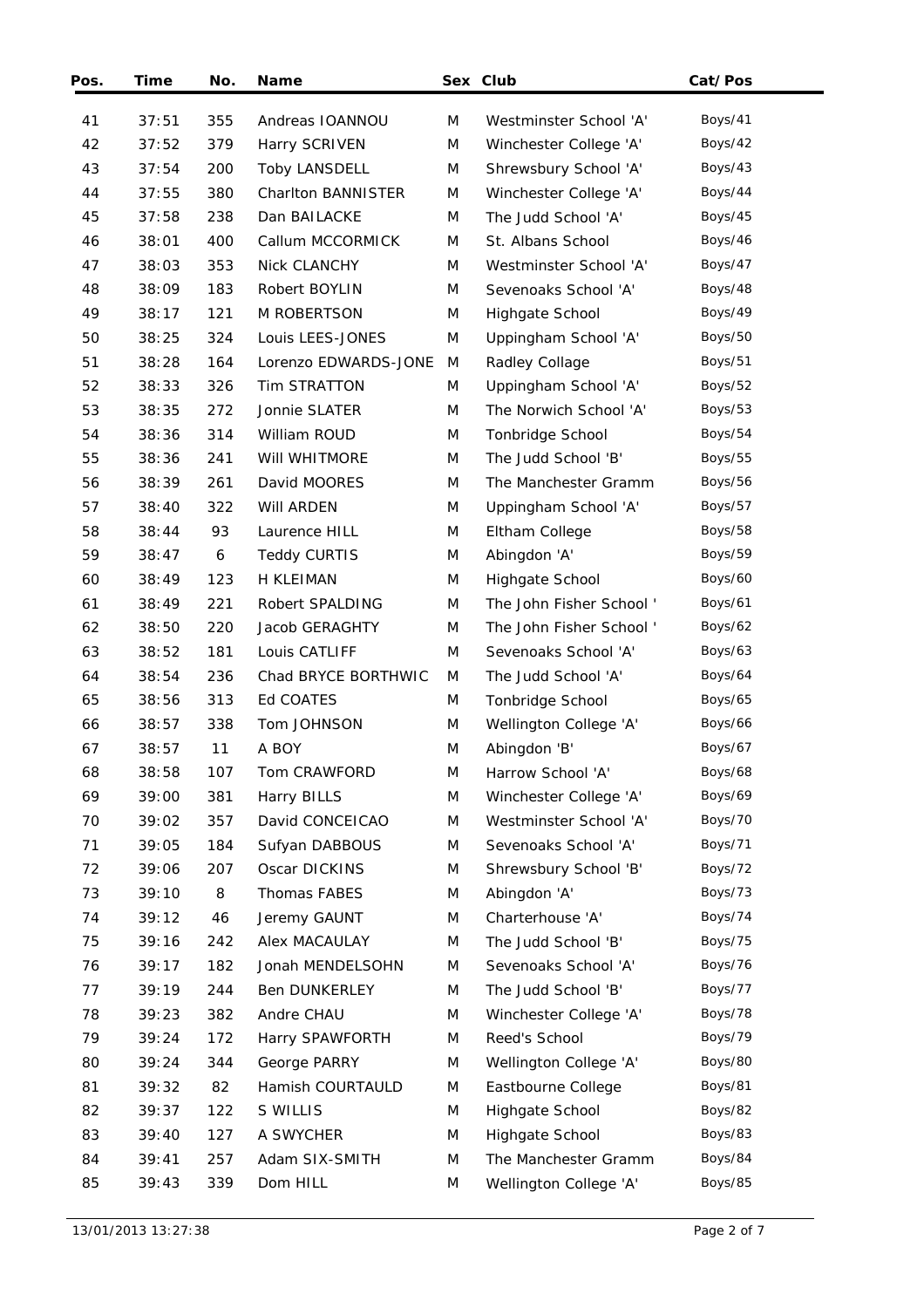| Pos. | Time  | No. | <b>Name</b>           |   | Sex Club                | Cat/Pos         |
|------|-------|-----|-----------------------|---|-------------------------|-----------------|
| 86   | 39:45 | 178 | <b>Elliot BRIERY</b>  | M | Sevenoaks School 'A'    | Boys/86         |
| 87   | 39:48 | 397 | Ryan ALLEN            | M | St. Albans School       | Boys/87         |
| 88   | 39:53 | 196 | Mark LAWLEY           | M | Shrewsbury School 'A'   | Boys/88         |
| 89   | 39:55 | 5   | Harry THOMAS          | M | Abingdon 'A'            | Boys/89         |
| 90   | 39:56 | 7   | Alex GATENBY          | M | Abingdon 'A'            | Boys/90         |
| 91   | 39:57 | 262 | Ian PICZENIK          | M | The Manchester Gramm    | Boys/91         |
| 92   | 40:00 | 30  | Euan RAMAGE           | M |                         | Boys/92         |
|      |       |     |                       |   | <b>Brighton College</b> |                 |
| 93   | 40:02 | 246 | Peter LAING           | M | The Judd School 'B'     | Boys/93         |
| 94   | 40:03 | 37  | Will RADY             | M | Caterham School         | Boys/94         |
| 95   | 40:05 | 34  | Joe STANLEY           | M | Caterham School         | Boys/95         |
| 96   | 40:13 | 128 | <b>T JACKSON</b>      | M | Highgate School         | Boys/96         |
| 97   | 40:15 | 217 | Rory BLOOM            | M | The John Fisher School' | Boys/97         |
| 98   | 40:18 | 269 | Magnus CHAPMAN        | M | The Norwich School 'A'  | Boys/98         |
| 99   | 40:21 | 383 | <b>Matthew HARRIS</b> | M | Winchester College 'A'  | Boys/99         |
| 100  | 40:22 | 83  | Wilson                | M | Eastbourne College      | <b>Boys/100</b> |
| 101  | 40:22 | 162 | Jamie ROBINSON        | M | Radley Collage          | Boys/101        |
| 102  | 40:24 | 285 | <b>Tim GRATTON</b>    | M | The Royal Grammar Sch   | Boys/102        |
| 103  | 40:25 | 258 | Pascal FARD           | M | The Manchester Gramm    | Boys/103        |
| 104  | 40:26 | 340 | George DRAKESMITH     | M | Wellington College 'A'  | Boys/104        |
| 105  | 40:30 | 287 | Andrew ROBERTSON      | M | The Royal Grammar Sch   | Boys/105        |
| 106  | 40:33 | 354 | <b>Aleks MATINIAN</b> | M | Westminster School 'A'  | Boys/106        |
| 107  | 40:34 | 268 | Fraser DICK           | M | The Norwich School 'A'  | Boys/107        |
| 108  | 40:35 | 359 | WIII PANNELSER        | M | Westminster School 'A'  | Boys/108        |
| 109  | 40:36 | 174 | Kieran CORBETT        | M | Reed's School           | Boys/109        |
| 110  | 40:36 | 202 | WIII HAYWARD          | M | Shrewsbury School 'B'   | Boys/110        |
| 111  | 40:37 | 337 | Will MCCREADIE        | M | Wellington College 'A'  | Boys/111        |
| 112  | 40:38 | 45  | Andrew TINKER         | M | Charterhouse 'A'        | Boys/112        |
| 113  | 40:40 | 42  | Scott LYONS           | M | Charterhouse 'A'        | Boys/113        |
| 114  | 40:42 | 360 | James ADAMS           | M | Westminster School 'A'  | Boys/114        |
| 115  | 40:44 | 243 | Henry MURDOCH         | M | The Judd School 'B'     | Boys/115        |
| 116  | 40:46 | 126 | J BARRETT             | M | Highgate School         | Boys/116        |
| 117  | 40:50 | 358 | Alex CRANSTON         | M | Westminster School 'A'  | Boys/117        |
| 118  | 40:50 | 260 | Marcus WILLIAMSON     | M | The Manchester Gramm    | <b>Boys/118</b> |
| 119  | 40:51 | 147 | Ricky HIBBLE          | M | Magdalen College Schoo  | Boys/119        |
| 120  | 40:52 | 204 | John DEMPSEY          | M | Shrewsbury School 'B'   | Boys/120        |
| 121  | 40:53 | 248 | <b>Ben ANKETELL</b>   | M | The Judd School 'B'     | Boys/121        |
| 122  | 40:55 | 372 | David PEARSON         | M | Whitgift School         | Boys/122        |
| 123  | 40:57 | 170 | George ROBBINS        | M | Reed's School           | Boys/123        |
| 124  | 40:59 | 92  | Thomas BASSETT        | M | Eltham College          | Boys/124        |
| 125  | 41:02 | 291 | Tom LAZENBY           | M | The Royal Hospital Scho | Boys/125        |
| 126  | 41:06 | 108 | Kamran SAGHRI         | M | Harrow School 'A'       | Boys/126        |
| 127  | 41:07 | 192 | Rupert MOVERLEY SMIT  | M | Sevenoaks School 'B'    | Boys/127        |
| 128  | 41:09 | 9   | Jonty DE LA HARPE     | M | Abingdon 'B'            | Boys/128        |
| 129  | 41:12 | 12  | A BOY                 | M | Abingdon 'B'            | Boys/129        |
| 130  | 41:13 | 97  | Sandy THIN            | M | George Heriots School   | Boys/130        |
|      |       |     |                       |   |                         |                 |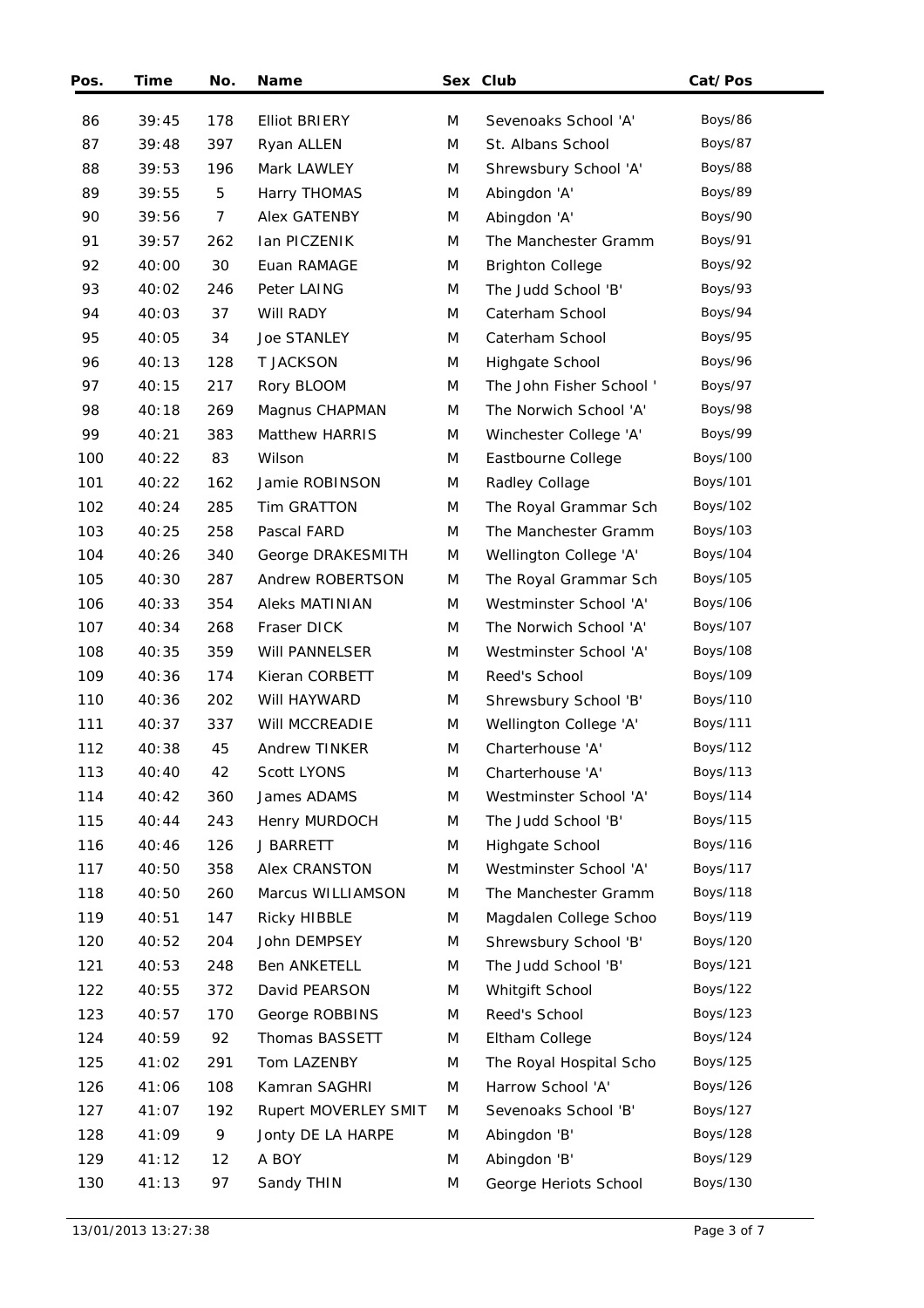| Pos. | Time  | No. | <b>Name</b>            |   | Sex Club                | Cat/Pos         |
|------|-------|-----|------------------------|---|-------------------------|-----------------|
| 131  | 41:13 | 292 | Sean CUDDIHY           | M | The Royal Hospital Scho | Boys/131        |
| 132  | 41:14 | 201 | Freddie HILL           | M | Shrewsbury School 'B'   | Boys/132        |
| 133  | 41:15 | 384 | <b>Alex DAVEY</b>      | M | Winchester College 'A'  | Boys/133        |
| 134  | 41:16 | 153 | Henry GOODE            | M | Mill Hill School        | Boys/134        |
| 135  | 41:17 | 105 | James BIRD             | M | Harrow School 'A'       | Boys/135        |
| 136  | 41:19 | 137 | Henry YOUNG            | M | Lancing College         | Boys/136        |
| 137  | 41:20 | 188 | James PERRY            | M | Sevenoaks School 'B'    | Boys/137        |
| 138  | 41:23 | 323 | Marcus HOWARD-VYSE     | M | Uppingham School 'A'    | Boys/138        |
| 139  | 41:33 | 294 | Robert COWPER-COLES    | M | The Royal Hospital Scho | Boys/139        |
| 140  | 41:38 | 374 | Joshua MILLER          | M | Whitgift School         | Boys/140        |
| 141  | 41:43 | 267 | Alex RICHARDSON        | M | The Norwich School 'A'  | Boys/141        |
| 142  | 41:46 | 191 | Robert BATES           | M | Sevenoaks School 'B'    | Boys/142        |
| 143  | 41:54 | 146 | Doug MCMILLEN          | M | Magdalen College Schoo  | Boys/143        |
| 144  | 41:54 | 369 | Joseph CHOONG          | M | Whitgift School         | <b>Boys/144</b> |
| 145  | 41:56 | 319 | Tom SCRACE             | M | Tonbridge School        | Boys/145        |
| 146  | 42:00 | 253 | Jack MILLIGAN          | M | Kings School            | Boys/146        |
| 147  | 42:03 | 373 | James MALE             | M | Whitgift School         | Boys/147        |
| 148  | 42:04 | 321 | Ben BALLANTINE         | M | Uppingham School 'A'    | Boys/148        |
| 149  | 42:04 | 368 | Tom HILL               | M | Westminster School 'B'  | Boys/149        |
| 150  | 42:05 | 14  | Alex FANSHAWE          | M | Abingdon 'B'            | Boys/150        |
| 151  | 42:06 | 18  | James PRICE            | M | Ardingly College        | Boys/151        |
| 152  | 42:07 | 13  | <b>Edward REYNOLDS</b> | M | Abingdon 'B'            | Boys/152        |
| 153  | 42:07 | 328 | Harry BARRETT          | M | Uppingham School 'A'    | Boys/153        |
| 154  | 42:08 | 265 | Cameron TOMS           | M | The Norwich School 'A'  | Boys/154        |
| 155  | 42:09 | 318 | Thomas PARKHOUSE       | M | Tonbridge School        | Boys/155        |
| 156  | 42:10 | 29  | Cameron DASHWOOD       | M | <b>Brighton College</b> | Boys/156        |
| 157  | 42:11 | 27  | William RAMSEY         | M | <b>Brighton College</b> | Boys/157        |
| 158  | 42:12 | 161 | Matthew CLARKE         | M | Radley Collage          | <b>Boys/158</b> |
| 159  | 42:13 | 198 | Henry DASHWOOD         | M | Shrewsbury School 'A'   | Boys/159        |
| 160  | 42:20 | 148 | <b>Gus BROWN</b>       | M | Magdalen College Schoo  | Boys/160        |
| 161  | 42:21 | 364 | Freddie HILL           | M | Westminster School 'B'  | Boys/161        |
| 162  | 42:23 | 10  | Alex MUNRO             | M | Abingdon 'B'            | Boys/162        |
| 163  | 42:26 | 317 | Henry BURROWS          | M | Tonbridge School        | Boys/163        |
| 164  | 42:28 | 94  | Callum STOODLEY        | M | Eltham College          | Boys/164        |
| 165  | 42:32 | 361 | Nick PLAUT             | M | Westminster School 'B'  | Boys/165        |
| 166  | 42:34 | 139 | <b>Teddy SPARKES</b>   | M | Lancing College         | Boys/166        |
| 167  | 42:35 | 60  | Sam DIXON              | M | Christ's Hospital       | Boys/167        |
| 168  | 42:36 | 109 | Valentin WIESNER       | M | Harrow School 'A'       | Boys/168        |
| 169  | 42:36 | 363 | William ALLEN          | M | Westminster School 'B'  | Boys/169        |
| 170  | 42:38 | 187 | George JACK            | M | Sevenoaks School 'B'    | Boys/170        |
| 171  | 42:45 | 26  | Ned LLOYD              | M | <b>Brighton College</b> | Boys/171        |
| 172  | 42:47 | 62  | John LAICHENA          | M | Christ's Hospital       | Boys/172        |
| 173  | 42:49 | 140 | Freddy COOPER          | M | Lancing College         | Boys/173        |
| 174  | 42:51 | 151 | George TROTTER         | M | Magdalen College Schoo  | Boys/174        |
| 175  | 42:52 | 190 | Nick PERRY             | M | Sevenoaks School 'B'    | Boys/175        |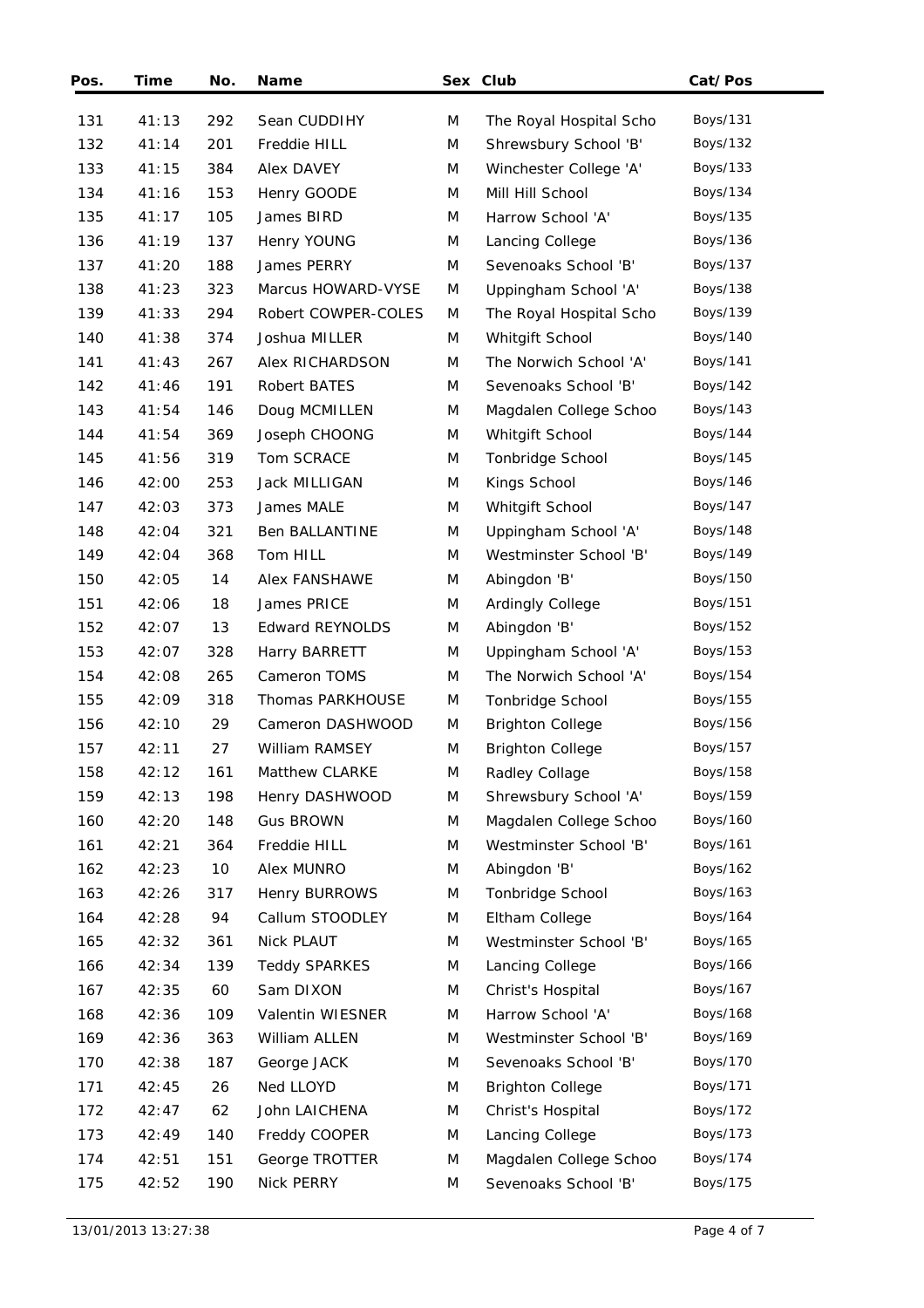| Pos. | Time  | No. | <b>Name</b>           |   | Sex Club                 | Cat/Pos         |
|------|-------|-----|-----------------------|---|--------------------------|-----------------|
| 176  | 42:58 | 199 | <b>Ben REMNANT</b>    | M | Shrewsbury School 'A'    | Boys/176        |
| 177  | 43:02 | 61  | Quentin CORKER-MARIN  | M | Christ's Hospital        | Boys/177        |
| 178  | 43:04 | 316 | Michael OTTY          | M | Tonbridge School         | Boys/178        |
| 179  | 43:06 | 118 | Max HARZT-JONES       | M | Harrow School 'B'        | Boys/179        |
| 180  | 43:07 | 284 | Ben BARKER            | M | The Royal Grammar Sch    | <b>Boys/180</b> |
| 181  | 43:08 | 365 | Alex BISHOP           | M | Westminster School 'B'   | Boys/181        |
| 182  | 43:09 | 124 | C SUMMERCORN-KATZ     | M | Highgate School          | Boys/182        |
| 183  | 43:15 | 315 | Alexander PUGH        | M | Tonbridge School         | Boys/183        |
| 184  | 43:22 | 289 | Jack RENNISON         | M | The Royal Hospital Scho  | Boys/184        |
| 185  | 43:23 | 115 | Harry LEONARD         | M | Harrow School 'B'        | Boys/185        |
| 186  | 43:25 | 286 | Dominic BEER          | M |                          | Boys/186        |
|      |       |     |                       |   | The Royal Grammar Sch    |                 |
| 187  | 43:27 | 266 | Gabriel WRENN         | M | The Norwich School 'A'   | Boys/187        |
| 188  | 43:29 | 222 | Harry WILLIAMS        | M | The John Fisher School ' | <b>Boys/188</b> |
| 189  | 43:30 | 103 | <b>Ben PHELPS</b>     | M | George Heriots School    | Boys/189        |
| 190  | 43:32 | 38  | Tom RADY              | M | Caterham School          | <b>Boys/190</b> |
| 191  | 43:33 | 171 | Matthew TZEMIS        | M | Reed's School            | Boys/191        |
| 192  | 43:35 | 271 | Sam GARFORTH          | M | The Norwich School 'A'   | Boys/192        |
| 193  | 43:49 | 101 | Sam HARRISON          | M | George Heriots School    | Boys/193        |
| 194  | 43:53 | 205 | Jake SAMUAL           | M | Shrewsbury School 'B'    | Boys/194        |
| 195  | 43:54 | 163 | Hubert SIMPSON        | M | Radley Collage           | Boys/195        |
| 196  | 43:57 | 336 | Jack JACKSON          | M | Uppingham School 'B'     | Boys/196        |
| 197  | 43:59 | 185 | Jan SOKOL             | M | Sevenoaks School 'B'     | Boys/197        |
| 198  | 44:04 | 295 | Charlier STEPTO       | M | The Royal Hospital Scho  | Boys/198        |
| 199  | 44:06 | 325 | Harry LOCKE           | M | Uppingham School 'A'     | Boys/199        |
| 200  | 44:09 | 281 | Ollie HILL-IVON-SMITH | M | The Royal Grammar Sch    | <b>Boys/200</b> |
| 201  | 44:11 | 320 | Robert HARVEY         | M | Tonbridge School         | <b>Boys/201</b> |
| 202  | 44:13 | 75  | Angus YOUNG           | M | Cranleigh School         | <b>Boys/202</b> |
| 203  | 44:16 | 32  | Finn MAUNDER          | M | <b>Brighton College</b>  | <b>Boys/203</b> |
| 204  | 44:18 | 296 | Richard VALLANCE      | M | The Royal Hospital Scho  | Boys/204        |
| 205  | 44:36 | 44  | Jon HALL              | M | Charterhouse 'A'         | Boys/205        |
| 206  | 44:40 | 143 | John DE WINTON        | M | Lancing College          | Boys/206        |
| 207  | 44:41 | 263 | Lol HOPKINS           | M | The Manchester Gramm     | Boys/207        |
| 208  | 44:42 | 332 | Angus HOLMAN-BAIRD    | M | Uppingham School 'B'     | <b>Boys/208</b> |
| 209  | 44:43 | 270 | Jack CARROLL          | M | The Norwich School 'A'   | Boys/209        |
| 210  | 44:46 | 149 | WIII SWEETENHAM       | M | Magdalen College Schoo   | Boys/210        |
| 211  | 44:49 | 4   | Henry HART            | M | Abingdon 'A'             | Boys/211        |
| 212  | 44:50 | 138 | Phillip SCHROETER     | M | Lancing College          | Boys/212        |
| 213  | 44:50 | 298 | John BIRCHALL         | M | Tiffin Boys School 'A'   | Boys/213        |
| 214  | 44:51 | 157 | Marcus GODFREY        | M | Mill Hill School         | Boys/214        |
| 215  | 44:55 | 117 | Oliver BENTSEN        | M | Harrow School 'B'        | Boys/215        |
| 216  | 44:57 | 116 | Austen ROBINSON       | M | Harrow School 'B'        | Boys/216        |
| 217  | 45:01 | 203 | Charlie DAVIS         | M | Shrewsbury School 'B'    | Boys/217        |
| 218  | 45:03 | 375 | Mitchell GOFF         | M | Whitgift School          | Boys/218        |
| 219  | 45:05 | 219 | Benen HODGE           | M | The John Fisher School ' | Boys/219        |
| 220  | 45:09 | 302 | <b>Edwin HARRIS</b>   | M | Tiffin Boys School 'A'   | <b>Boys/220</b> |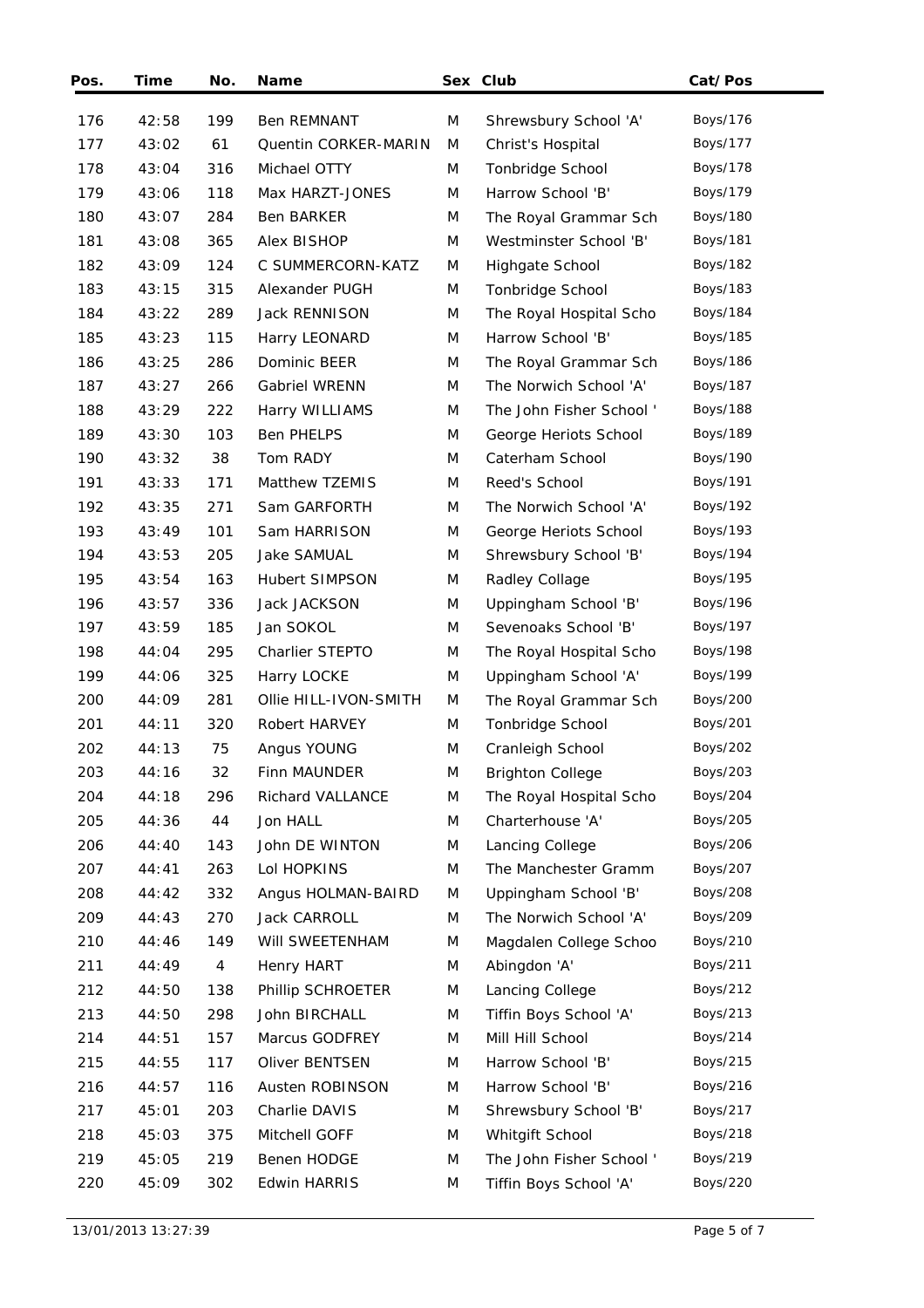| Pos. | Time  | No. | <b>Name</b>           |   | Sex Club                 | Cat/Pos         |
|------|-------|-----|-----------------------|---|--------------------------|-----------------|
| 221  | 45:14 | 346 | Nico MARRIN           | M | Wellington College 'B'   | Boys/221        |
| 222  | 45:18 | 35  | <b>Richard BARTON</b> | M | Caterham School          | Boys/222        |
| 223  | 45:19 | 189 | Rory ALEXANDER        | M | Sevenoaks School 'B'     | Boys/223        |
| 224  | 45:28 | 120 | Kit MCCRYSTAL         | M | Harrow School 'B'        | Boys/224        |
| 225  | 45:31 | 293 | Matt BROWN            | M | The Royal Hospital Scho  | Boys/225        |
| 226  | 45:39 | 347 | Seb PARFITT           | M | Wellington College 'B'   | Boys/226        |
| 227  | 45:43 | 327 | Ed BUDEMBERG          | M | Uppingham School 'A'     | <b>Boys/227</b> |
| 228  | 45:53 | 362 | Adam BONSER           | M | Westminster School 'B'   | <b>Boys/228</b> |
| 229  | 45:55 | 56  | Oliver TIMMS          | M | Charterhouse 'B'         | <b>Boys/229</b> |
| 230  | 45:58 | 49  | Danny BURROWS         | M | Charterhouse 'B'         | Boys/230        |
| 231  | 46:03 | 274 | Mathew WEBB           | M | The Norwich School 'B'   | Boys/231        |
| 232  | 46:04 | 333 | Oliver SHELTON        | M | Uppingham School 'B'     | Boys/232        |
| 233  | 46:05 | 343 | nicholas JOHNSON      | M | Wellington College 'A'   | Boys/233        |
| 234  | 46:06 | 356 | Oli RAMSEY-GREY       | M | Westminster School 'A'   | Boys/234        |
| 235  | 46:07 | 63  | Zak AJJANE            | M | Christ's Hospital        | Boys/235        |
| 236  | 46:12 | 152 | Henry RAMSAY          | M | Magdalen College Schoo   | Boys/236        |
| 237  | 46:17 | 387 | Alex TOAL             | M | Winchester College 'B'   | Boys/237        |
| 238  | 46:21 | 389 | Will PASSMORE         | M | Winchester College 'B'   | <b>Boys/238</b> |
| 239  | 46:23 | 388 | Will STONE            | M | Winchester College 'B'   | Boys/239        |
| 240  | 46:24 | 290 | Adam HARE             | M | The Royal Hospital Scho  | Boys/240        |
| 241  | 46:25 | 54  | Luke DOYLE            | M | Charterhouse 'B'         | Boys/241        |
| 242  | 46:27 | 76  | William STOCKS        | M | Cranleigh School         | Boys/242        |
| 243  | 46:30 | 53  | Alex LYONS            | M | Charterhouse 'B'         | Boys/243        |
| 244  | 46:37 | 273 | Reuben ARD            | M | The Norwich School 'B'   | Boys/244        |
| 245  | 46:42 | 169 | George ROUNCE         | M | Reed's School            | Boys/245        |
| 246  | 46:43 | 100 | Robert DUNSMORE       | M | George Heriots School    | <b>Boys/246</b> |
| 247  | 47:08 | 252 | Andrew MCCREEDIE      | M | Kings School             | Boys/247        |
| 248  | 47:18 | 102 | Oliver JOHNSTON-WATT  | M | George Heriots School    | Boys/248        |
| 249  | 47:24 | 114 | Jack YOUNG            | M | Harrow School 'B'        | Boys/249        |
| 250  | 47:27 | 52  | Jamie COLLIER         | M | Charterhouse 'B'         | Boys/250        |
| 251  | 47:32 | 378 | Tad BUXTON            | M | Winchester College 'A'   | Boys/251        |
| 252  | 47:58 | 245 | Tim BROWN             | M | The Judd School 'B'      | Boys/252        |
| 253  | 48:00 | 249 | Hamish COURTALL       | M | Kings School             | Boys/253        |
| 254  | 48:06 | 113 | Philip LEUNG          | M | Harrow School 'B'        | Boys/254        |
| 255  | 48:16 | 223 | Joe GARVEY            | M | The John Fisher School'  | Boys/255        |
| 256  | 48:17 | 20  | Ed JOBLING            | M | Ardingly College         | Boys/256        |
| 257  | 48:19 | 304 | Shiv KAPILA           | M | Tiffin Boys School 'A'   | Boys/257        |
| 258  | 48:23 | 224 | Jack MASON            | M | The John Fisher School ' | Boys/258        |
| 259  | 48:27 | 386 | Matthew SACHAK        | M | Winchester College 'B'   | Boys/259        |
| 260  | 48:28 | 155 | Reishin WATABE        | M | Mill Hill School         | <b>Boys/260</b> |
| 261  | 48:38 | 59  | Oli WARDMAN           | M | Christ's Hospital        | Boys/261        |
| 262  | 48:40 | 165 | Angus BREWER          | M | Radley Collage           | Boys/262        |
| 263  | 48:53 | 173 | Rory FLETCHER         | M | Reed's School            | Boys/263        |
| 264  | 49:00 | 276 | Gordon SCOTT          | M | The Norwich School 'B'   | Boys/264        |
| 265  | 49:07 | 275 | Alex LIPP             | M | The Norwich School 'B'   | Boys/265        |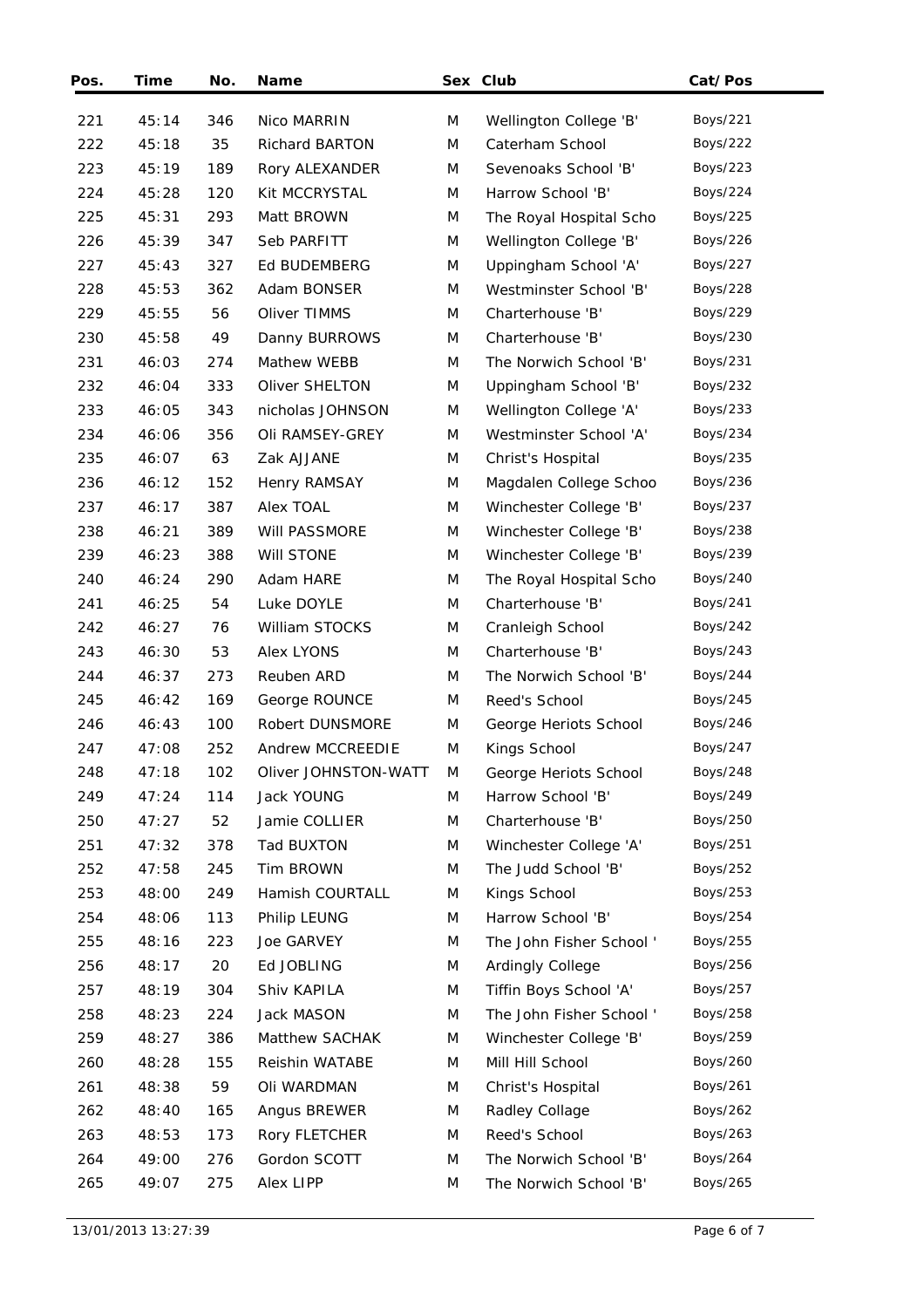| Pos. | Time    | No. | Name                  |   | Sex Club                | Cat/Pos         |  |
|------|---------|-----|-----------------------|---|-------------------------|-----------------|--|
| 266  | 49:12   | 254 | Max NICHOLSON         | M | Kings School            | Boys/266        |  |
| 267  | 49:22   | 349 | Tom HEWITT            | M | Wellington College 'B'  | Boys/267        |  |
| 268  | 49:25   | 331 | Arthur LANDMAN        | M | Uppingham School 'B'    | Boys/268        |  |
| 269  | 49:27   | 95  | Finlay BALDWIN        | M | Eltham College          | Boys/269        |  |
| 270  | 49:37   | 156 | Tom LYNCHENHAN        | M | Mill Hill School        | Boys/270        |  |
| 271  | 49:42   | 385 | Angus CLARK           | M | Winchester College 'B'  | Boys/271        |  |
| 272  | 49:45   | 335 | William MCDONALD      | M | Uppingham School 'B'    | Boys/272        |  |
| 273  | 49:46   | 25  | Harry OSBOURNE        | M | <b>Brighton College</b> | <b>Boys/273</b> |  |
| 274  | 49:53   | 142 | James BRYMAN          | M | Lancing College         | Boys/274        |  |
| 275  | 50:01   | 36  | Alex CRASTON          | M | Caterham School         | Boys/275        |  |
| 276  | 50:01   | 334 | Jonathan WEBB         | M | Uppingham School 'B'    | Boys/276        |  |
| 277  | 50:17   | 352 | Tom BANCE             | M | Wellington College 'B'  | Boys/277        |  |
| 278  | 50:23   | 50  | <b>Charles SHARPE</b> | M | Charterhouse 'B'        | Boys/278        |  |
| 279  | 50:34   | 175 | Sean DAWSON           | M | Reed's School           | Boys/279        |  |
| 280  | 50:36   | 250 | Dt ARINKUGBE          | M | Kings School            | <b>Boys/280</b> |  |
| 281  | 50:38   | 278 | Cameron MCINTOSH      | M | The Norwich School 'B'  | <b>Boys/281</b> |  |
| 282  | 50:42   | 251 | <b>Jack CHAPMAN</b>   | M | Kings School            | <b>Boys/282</b> |  |
| 283  | 51:03   | 329 | Dan PEPPIATT          | M | Uppingham School 'B'    | <b>Boys/283</b> |  |
| 284  | 51:14   | 96  | Alex WALTERS          | M | Eltham College          | <b>Boys/284</b> |  |
| 285  | 51:16   | 330 | Robert LYGO           | M | Uppingham School 'B'    | Boys/285        |  |
| 286  | 51:19   | 77  | Lawrence FORTSEQUE    | M | Cranleigh School        | <b>Boys/286</b> |  |
| 287  | 51:28   | 91  | <b>Josh PARRY</b>     | M | Eltham College          | <b>Boys/287</b> |  |
| 288  | 51:34   | 300 | Robert SIITAUNEMS     | M | Tiffin Boys School 'A'  | <b>Boys/288</b> |  |
| 289  | 51:58   | 342 | Sam COTTERILL         | M | Wellington College 'A'  | <b>Boys/289</b> |  |
| 290  | 52:04   | 28  | Oli UWLE-SMITH        | M | <b>Brighton College</b> | <b>Boys/290</b> |  |
| 291  | 52:07   | 141 | <b>Richard CLARKE</b> | M | Lancing College         | Boys/291        |  |
| 292  | 52:10   | 64  | Alex PHILLIPS         | M | Christ's Hospital       | Boys/292        |  |
| 293  | 52:11   | 303 | Tom JACKSON           | M | Tiffin Boys School 'A'  | Boys/293        |  |
| 294  | 52:39   | 158 | Nick KYRIACOU         | M | Mill Hill School        | Boys/294        |  |
| 295  | 52:41   | 154 | Paolo PECHEL          | M | Mill Hill School        | Boys/295        |  |
| 296  | 52:58   | 297 | Tristan PERERA        | M | Tiffin Boys School 'A'  | Boys/296        |  |
| 297  | 53:20   | 19  | Sean PONTIKOS         | M | Ardingly College        | Boys/297        |  |
| 298  | 53:29   | 301 | Adam CURRAN           | M | Tiffin Boys School 'A'  | <b>Boys/298</b> |  |
| 299  | 53:54   | 277 | George JOHNSON        | M | The Norwich School 'B'  | Boys/299        |  |
| 300  | 54:07   | 74  | Noah FRETT            | M | Cranleigh School        | Boys/300        |  |
| 301  | 55:30   | 17  | Louis MARET           | M | Ardingly College        | Boys/301        |  |
| 302  | 55:53   | 21  | Edwardo GENTILI       | M | Ardingly College        | Boys/302        |  |
| 303  | 56:13   | 39  | Luca INGRASSIA        | M | Caterham School         | Boys/303        |  |
| 304  | 56:50   | 176 | Alessandro PECORARI   | M | Reed's School           | Boys/304        |  |
| 305  | 57:22   | 166 | Edwards WALKER        | M | Radley Collage          | Boys/305        |  |
| 306  | 57:59   | 40  | Tom LAND              | M | Caterham School         | Boys/306        |  |
| 307  | 1:01:08 | 73  | Luke HALLS            | M | Cranleigh School        | Boys/307        |  |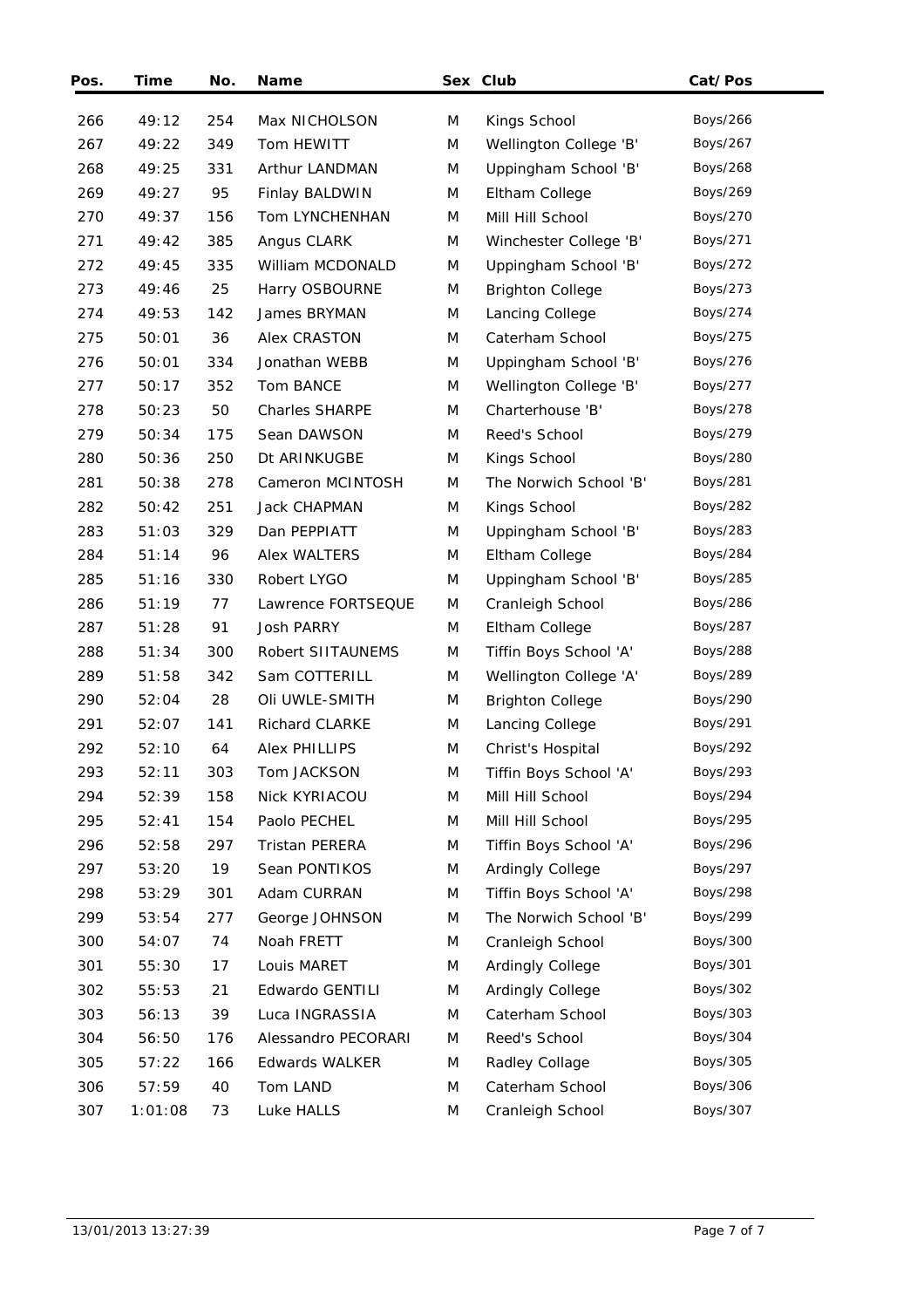*Knole Run* 13/01/2013 - 0

| The Judd School 'A' - 1<br>1            |          |                | 87 points               |       |                |                           |       |     |
|-----------------------------------------|----------|----------------|-------------------------|-------|----------------|---------------------------|-------|-----|
| Nathan Marsh                            | 34:49    | 3              | Cameron Knapp           | 34:58 | 5              | Alex Howard               | 36:09 | 13  |
| Tom Devlin                              | 36:36    | 18             | <b>Stuart Brown</b>     | 36:50 | 23             | richard Ellis             | 37:08 | 25  |
| St. Albans School - 1<br>$\mathbf{2}$   |          |                | 112 points              |       |                |                           |       |     |
| Mark Pearce                             | 35:07    | 6              | Joe Redwood             | 36:18 | 15             | Dan Myers                 | 36:31 | 17  |
| Alex Cook                               | 36:40    | 19             | Ashok Mathur            | 37:15 | 27             | Joe Brennan               | 37:21 | 28  |
| <b>Shrewsbury School 'A' - 1</b><br>3   |          |                | 197 points              |       |                |                           |       |     |
| <b>Ed Mallett</b>                       | 35:31    | 8              | <b>Rory Fraser</b>      | 35:33 | 9              | Seb Blake                 | 36:30 | 16  |
| Ralph Wade                              | 37:33    | 33             | <b>Toby Lansdell</b>    | 37:54 | 43             | Mark Lawley               | 39:53 | 88  |
| <b>Sevenoaks School 'A' - 1</b><br>4    |          |                | 227 points              |       |                |                           |       |     |
| Christopher Olley                       | 34:40    | $\overline{2}$ | Jake Spence             | 35:15 | $\overline{7}$ | Ibrahim Abed              | 37:36 | 36  |
| Robert Boylin                           | 38:09    | 48             | Louis Catliff           | 38:52 | 63             | Sufyan Dabbous            | 39:05 | 71  |
| Abingdon 'A' - 1<br>5                   |          |                | 287 points              |       |                |                           |       |     |
| Thomas Kelly                            | 36:11    | 14             | Nat Jones               | 36:45 | 20             | <b>Mathew Hartshorne</b>  | 37:33 | 32  |
| <b>Teddy Curtis</b>                     | 38:47    | 59             | Thomas Fabes            | 39:10 | 73             | Harry Thomas              | 39:55 | 89  |
| <b>Winchester College 'A' - 1</b><br>6  |          |                | 362 points              |       |                |                           |       |     |
| <b>Bert Leach</b>                       | 37:28    | 30             | Harry Scriven           | 37:52 | 42             | <b>Charlton Bannister</b> | 37:55 | 44  |
| <b>Harry Bills</b>                      | 39:00    | 69             | Andre Chau              | 39:23 | 78             | <b>Matthew Harris</b>     | 40:21 | 99  |
| <b>Highgate School - 1</b><br>7         |          |                | 407 points              |       |                |                           |       |     |
| T Fawden                                | 37:36    | 37             | M Robertson             | 38:17 | 49             | H Kleiman                 | 38:49 | 60  |
| S Willis                                | 39:37    | 82             | A Swycher               | 39:40 | 83             | T Jackson                 | 40:13 | 96  |
| Harrow School 'A' - 1<br>8              |          |                | 416 points              |       |                |                           |       |     |
| Louis Clarke                            | 36:47    | 21             | Lascelles Hussey        | 37:32 | 31             | Ben Horgan                | 37:35 | 35  |
| Tom Crawford                            | 38:58    | 68             | Kamran Saghri           | 41:06 | 126            | James Bird                | 41:17 | 135 |
| Wellington College 'A' - 1<br>9         |          |                | 450 points              |       |                |                           |       |     |
| Juan Lucas Del Aza 34:53                |          | $\overline{4}$ | Tom Johnson             | 38:57 | 66             | George Parry              | 39:24 | 80  |
| Dom Hill                                | 39:43 85 |                | George Drakesmith 40:26 |       |                | 104 Will McCreadie        | 40:37 | 111 |
| <b>Westminster School 'A' - 1</b><br>10 |          |                | 486 points              |       |                |                           |       |     |
| Andreas Ioannou                         | 37:51    | 41             | Nick Clanchy            | 38:03 | 47             | David Conceicao           | 39:02 | 70  |
| Aleks Matinian                          | 40:33    | 106            | Will Pannelser          | 40:35 | 108            | James Adams               | 40:42 | 114 |
| The Judd School 'B' - 1<br>11           |          |                | 536 points              |       |                |                           |       |     |
| Will Whitmore                           | 38:36    | 55             | Alex Macaulay           | 39:16 | 75             | <b>Ben Dunkerley</b>      | 39:19 | 77  |
| Peter Laing                             | 40:02    | 93             | Henry Murdoch           | 40:44 | 115            | <b>Ben Anketell</b>       | 40:53 | 121 |
| <b>Charterhouse 'A' - 1</b><br>12       |          |                | 577 points              |       |                |                           |       |     |
| MacGregor Cox                           | 37:34    | 34             | Ciaran Dougherty        | 37:46 | 39             | Jeremy Gaunt              | 39:12 | 74  |
| Andrew Tinker                           | 40:38    | 112            | Scott Lyons             | 40:40 | 113            | Jon Hall                  | 44:36 | 205 |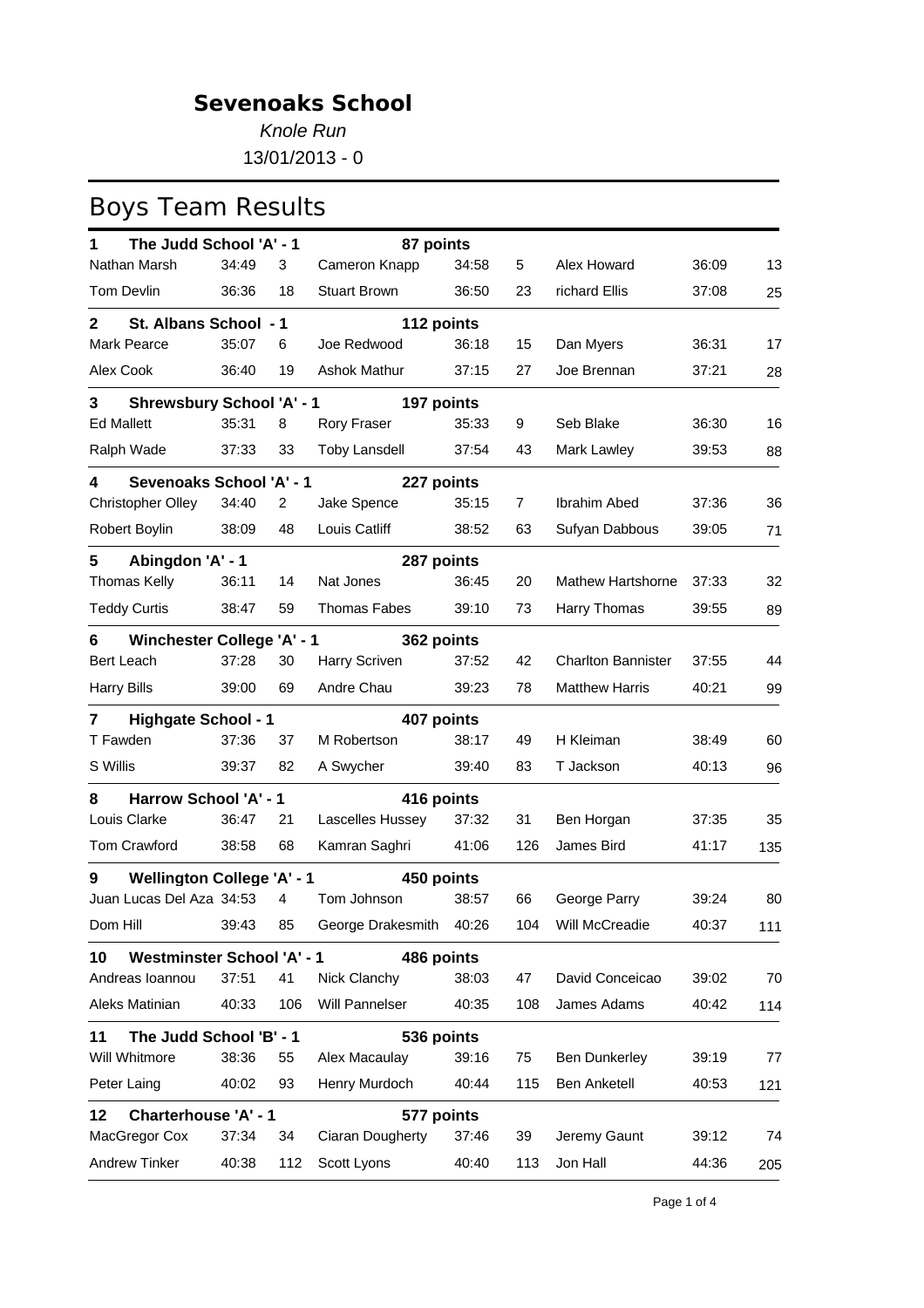*Knole Run*

13/01/2013 - 0

| Uppingham School 'A' - 1<br>13         |       |     | 598 points                                 |       |     |                       |       |     |
|----------------------------------------|-------|-----|--------------------------------------------|-------|-----|-----------------------|-------|-----|
| Louis Lees-Jones                       | 38:25 | 50  | <b>Tim Stratton</b>                        | 38:33 | 52  | Will Arden            | 38:40 | 57  |
| Marcus Howard-vys 41:23                |       | 138 | <b>Ben Ballantine</b>                      | 42:04 | 148 | <b>Harry Barrett</b>  | 42:07 | 153 |
| 14                                     |       |     | The Manchester Grammar School - 659 points |       |     |                       |       |     |
| David Moores                           | 38:39 | 56  | Adam Six-Smith                             | 39:41 | 84  | lan Piczenik          | 39:57 | 91  |
| Pascal Fard                            | 40:25 | 103 | Marcus Williamson                          | 40:50 | 118 | Lol Hopkins           | 44:41 | 207 |
| 15<br><b>Eltham College - 1</b>        |       |     | 668 points                                 |       |     |                       |       |     |
| Alastair Basham                        | 37:00 | 24  | Joe Selley                                 | 37:27 | 29  | Laurence Hill         | 38:44 | 58  |
| <b>Thomas Bassett</b>                  | 40:59 | 124 | Callum Stoodley                            | 42:28 | 164 | Finlay Baldwin        | 49:27 | 269 |
| The Norwich School 'A' - 1<br>16       |       |     | 740 points                                 |       |     |                       |       |     |
| Jonnie Slater                          | 38:35 | 53  | Magnus Chapman                             | 40:18 | 98  | <b>Fraser Dick</b>    | 40:34 | 107 |
| Alex Richardson                        | 41:43 | 141 | <b>Cameron Toms</b>                        | 42:08 | 154 | Gabriel Wrenn         | 43:27 | 187 |
| <b>Tonbridge School - 1</b><br>17      |       |     | 760 points                                 |       |     |                       |       |     |
| William Roud                           | 38:36 | 54  | <b>Ed Coates</b>                           | 38:56 | 65  | Tom Scrace            | 41:56 | 145 |
| Thomas Parkhouse 42:09                 |       | 155 | <b>Henry Burrows</b>                       | 42:26 | 163 | Michael Otty          | 43:04 | 178 |
| 18<br>The Royal Grammar School - 1     |       |     | 783 points                                 |       |     |                       |       |     |
| George Gathercole 35:39                |       | 10  | <b>Tim Gratton</b>                         | 40:24 | 102 | Andrew Robertson      | 40:30 | 105 |
| Ben Barker                             | 43:07 | 180 | Dominic Beer                               | 43:25 | 186 | Ollie Hill-Ivon-Smith | 44:09 | 200 |
| 19<br>Abingdon 'B' - 1                 |       |     | 788 points                                 |       |     |                       |       |     |
| A Boy                                  | 38:57 | 67  | Jonty De la Harpe                          | 41:09 | 128 | A Boy                 | 41:12 | 129 |
| Alex Fanshawe                          | 42:05 | 150 | <b>Edward Reynolds</b>                     | 42:07 | 152 | Alex Munro            | 42:23 | 162 |
| <b>Christ's Hospital - 1</b><br>20     |       |     | 813 points                                 |       |     |                       |       |     |
| <b>Francis Scarr</b>                   | 36:47 | 22  | Robert Vallance                            | 37:47 | 40  | Sam Dixon             | 42:35 | 167 |
| John Laichena                          | 42:47 | 172 | Quentin Corker-Mari 43:02                  |       | 177 | Zak Ajjane            | 46:07 | 235 |
| 21<br><b>Shrewsbury School 'B' - 1</b> |       |     | 845 points                                 |       |     |                       |       |     |
| <b>Oscar Dickins</b>                   | 39:06 | 72  | Will Hayward                               | 40:36 | 110 | John Dempsey          | 40:52 | 120 |
| Freddie Hill                           |       |     | 41:14 132 Jake Samual 43:53                |       |     | 194 Charlie Davis     | 45:01 | 217 |
| The John Fisher School 'A' - 1<br>22   |       |     | 882 points                                 |       |     |                       |       |     |
| <b>Robert Spalding</b>                 | 38:49 | 61  | Jacob Geraghty                             | 38:50 | 62  | Rory Bloom            | 40:15 | 97  |
| Harry Williams                         | 43:29 | 188 | Benen Hodge                                | 45:05 | 219 | Joe Garvey            | 48:16 | 255 |
| <b>Caterham School - 1</b><br>23       |       |     | 888 points                                 |       |     |                       |       |     |
| Hanro Roussouw                         | 36:02 | 12  | Will Rady                                  | 40:03 | 94  | Joe Stanley           | 40:05 | 95  |
| Tom Rady                               | 43:32 | 190 | <b>Richard Barton</b>                      | 45:18 | 222 | Alex Craston          | 50:01 | 275 |
| <b>Sevenoaks School 'B' - 1</b><br>24  |       |     | 948 points                                 |       |     |                       |       |     |
| Rupert Moverley Sm 41:07               |       | 127 | James Perry                                | 41:20 | 137 | <b>Robert Bates</b>   | 41:46 | 142 |
| George Jack                            | 42:38 | 170 | <b>Nick Perry</b>                          | 42:52 | 175 | Jan Sokol             | 43:59 | 197 |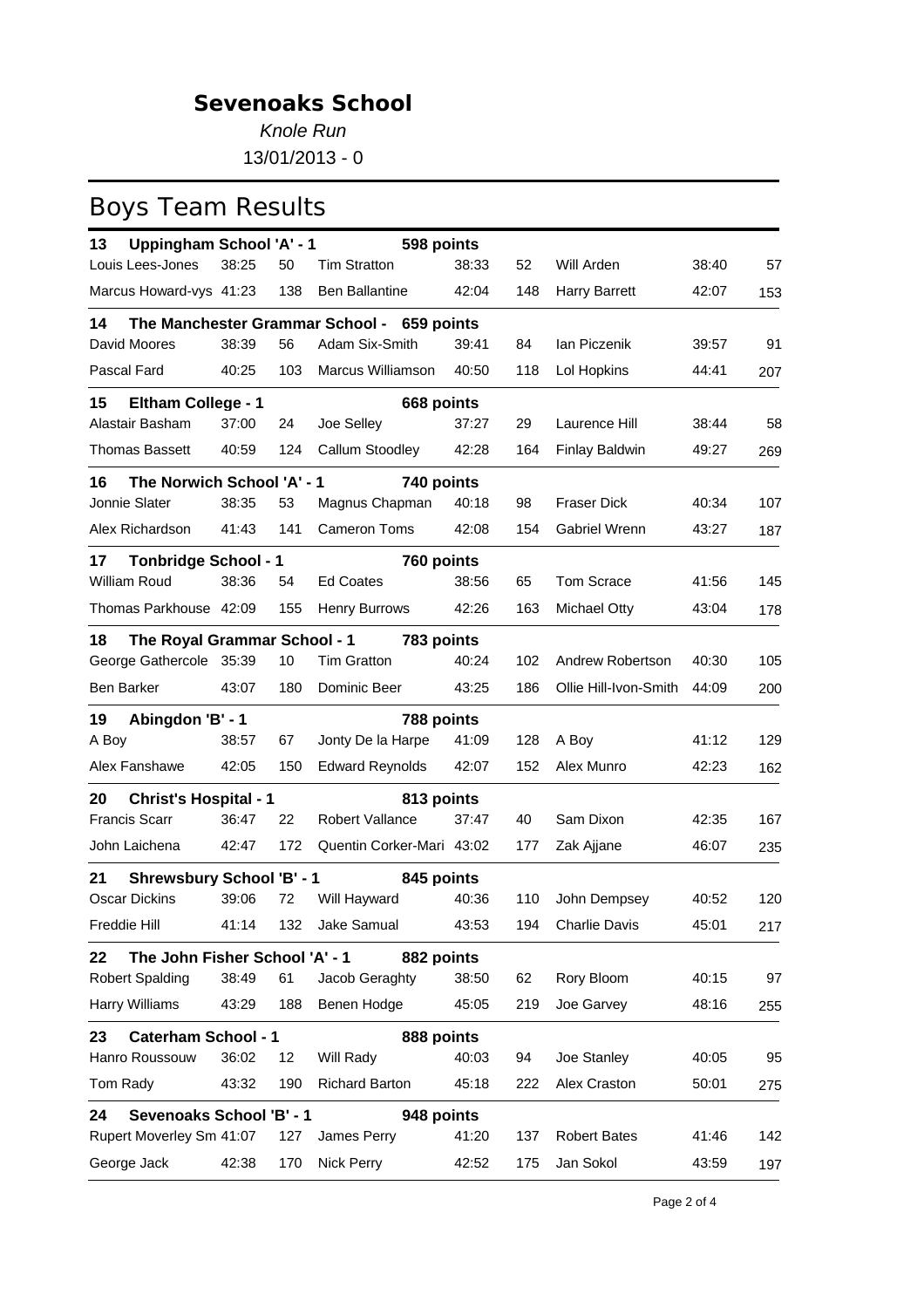*Knole Run* 13/01/2013 - 0

| The Royal Hospital School - 1<br>25      |       |     | 981 points               |       |     |                           |       |     |
|------------------------------------------|-------|-----|--------------------------|-------|-----|---------------------------|-------|-----|
| Tom Lazenby                              | 41:02 | 125 | Sean Cuddihy             | 41:13 | 131 | Robert Cowper-Cole 41:33  |       | 139 |
| Jack Rennison                            | 43:22 | 184 | <b>Charlier Stepto</b>   | 44:04 | 198 | Richard Vallance          | 44:18 | 204 |
| <b>Reed's School - 1</b><br>26           |       |     | 1010 points              |       |     |                           |       |     |
| Harry Spawforth                          | 39:24 | 79  | Kieran Corbett           | 40:36 | 109 | George Robbins            | 40:57 | 123 |
| <b>Matthew Tzemis</b>                    | 43:33 | 191 | George Rounce            | 46:42 | 245 | Rory Fletcher             | 48:53 | 263 |
| 27<br><b>George Heriots School - 1</b>   |       |     | 1017 points              |       |     |                           |       |     |
| Alex Carcas                              | 35:55 | 11  | Sandy Thin               | 41:13 | 130 | Ben Phelps                | 43:30 | 189 |
| Sam Harrison                             | 43:49 | 193 | Robert Dunsmore          | 46:43 | 246 | Oliver Johnston-Wat 47:18 |       | 248 |
| <b>Magdalen College School - 1</b><br>28 |       |     | 1042 points              |       |     |                           |       |     |
| <b>Ricky Hibble</b>                      | 40:51 | 119 | Doug McMillen            | 41:54 | 143 | <b>Gus Brown</b>          | 42:20 | 160 |
| George Trotter                           | 42:51 | 174 | Will Sweetenham          | 44:46 | 210 | Henry Ramsay              | 46:12 | 236 |
| <b>Brighton College - 1</b><br>29        |       |     | 1052 points              |       |     |                           |       |     |
| Euan Ramage                              | 40:00 | 92  | Cameron Dashwood 42:10   |       | 156 | William Ramsey            | 42:11 | 157 |
| Ned Lloyd                                | 42:45 | 171 | Finn Maunder             | 44:16 | 203 | Harry Osbourne            | 49:46 | 273 |
| 30<br><b>Westminster School 'B' - 1</b>  |       |     | 1053 points              |       |     |                           |       |     |
| Tom Hill                                 | 42:04 | 149 | Freddie Hill             | 42:21 | 161 | <b>Nick Plaut</b>         | 42:32 | 165 |
| William Allen                            | 42:36 | 169 | Alex Bishop              | 43:08 | 181 | Adam Bonser               | 45:53 | 228 |
| 31<br><b>Radley Collage - 1</b>          |       |     | 1072 points              |       |     |                           |       |     |
| Lorenzo Edwards-Jo 38:28                 |       | 51  | Jamie Robinson           | 40:22 | 101 | <b>Matthew Clarke</b>     | 42:12 | 158 |
| Hubert Simpson                           | 43:54 | 195 | Angus Brewer             | 48:40 | 262 | <b>Edwards Walker</b>     | 57:22 | 305 |
| <b>Lancing College - 1</b><br>32         |       |     | 1167 points              |       |     |                           |       |     |
| Henry Young                              | 41:19 | 136 | <b>Teddy Sparkes</b>     | 42:34 | 166 | <b>Freddy Cooper</b>      | 42:49 | 173 |
| John de Winton                           | 44:40 | 206 | <b>Phillip Schroeter</b> | 44:50 | 212 | James Bryman              | 49:53 | 274 |
| 33<br>Harrow School 'B' - 1              |       |     | 1268 points              |       |     |                           |       |     |
| Max Harzt-Jones                          | 43:06 | 179 | Harry Leonard            | 43:23 | 185 | Oliver Bentsen            | 44:55 | 215 |
| Austen Robinson 44:57                    |       |     | 216 Kit McCrystal 45:28  |       |     | 224 Jack Young            | 47:24 | 249 |
| Tiffin Boys School 'A' - 1<br>34         |       |     | 1297 points              |       |     |                           |       |     |
| <b>Ben Gibbons</b>                       | 37:10 | 26  | John Birchall            | 44:50 | 213 | <b>Edwin Harris</b>       | 45:09 | 220 |
| Shiv Kapila                              | 48:19 | 257 | <b>Robert Siitaunems</b> | 51:34 | 288 | Tom Jackson               | 52:11 | 293 |
| <b>Ardingly College - 1</b><br>35        |       |     | 1308 points              |       |     |                           |       |     |
| Will Durkin                              | 33:37 | 1   | James Price              | 42:06 | 151 | Ed Jobling                | 48:17 | 256 |
| Sean Pontikos                            | 53:20 | 297 | Louis Maret              | 55:30 | 301 | Edwardo Gentili           | 55:53 | 302 |
| Uppingham School 'B' - 1<br>36           |       |     | 1452 points              |       |     |                           |       |     |
| Jack Jackson                             | 43:57 | 196 | Angus Holman-Bair        | 44:42 | 208 | <b>Oliver Shelton</b>     | 46:04 | 232 |
| Arthur Landman                           | 49:25 | 268 | William McDonald         | 49:45 | 272 | Jonathan Webb             | 50:01 | 276 |